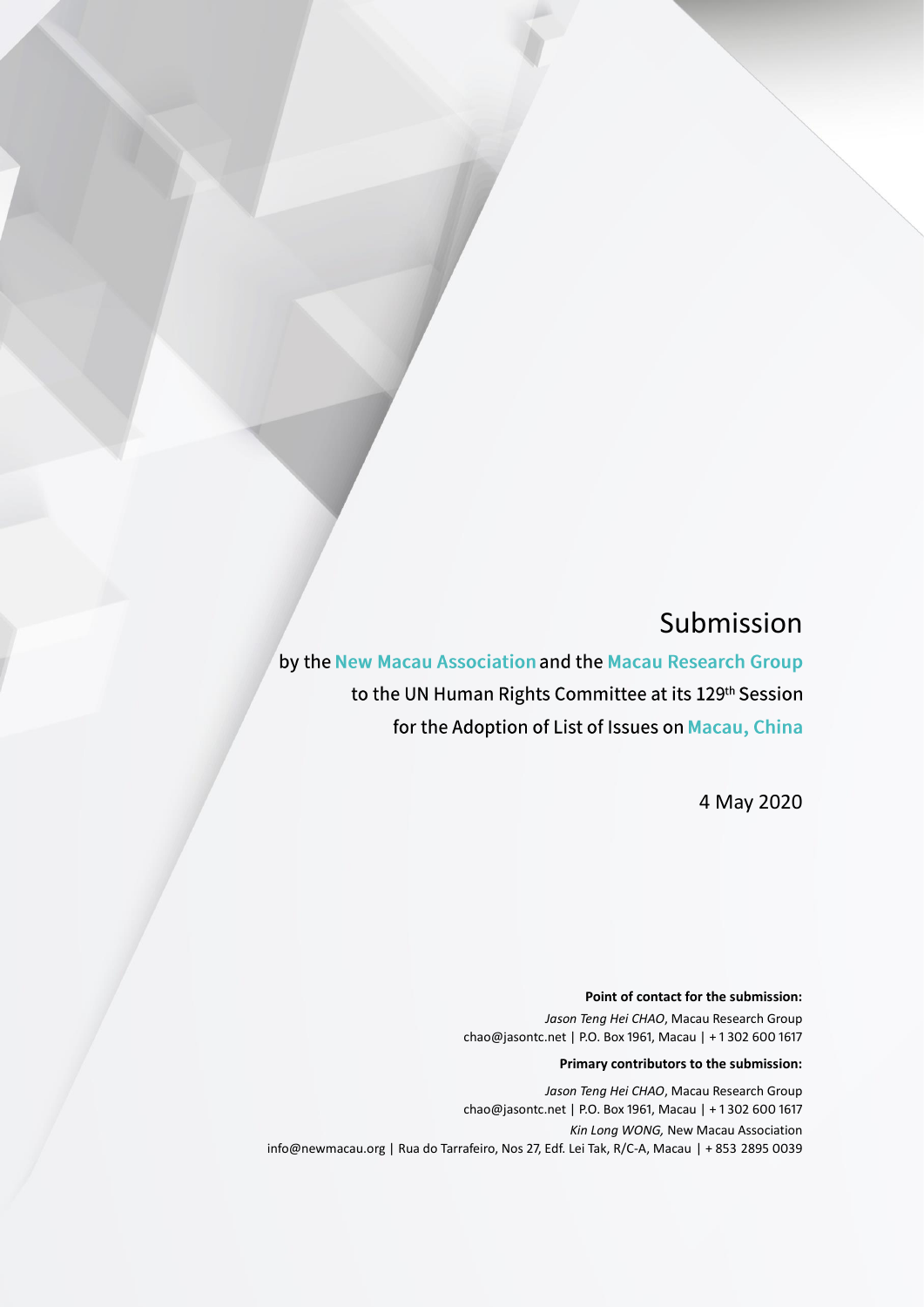### **Contents**

| Domestic violence - problem 2: discrimination against same-sex intimate partners 17 |  |
|-------------------------------------------------------------------------------------|--|
|                                                                                     |  |
|                                                                                     |  |
| Discrimination on the grounds of sexual orientation and gender identity  18         |  |
|                                                                                     |  |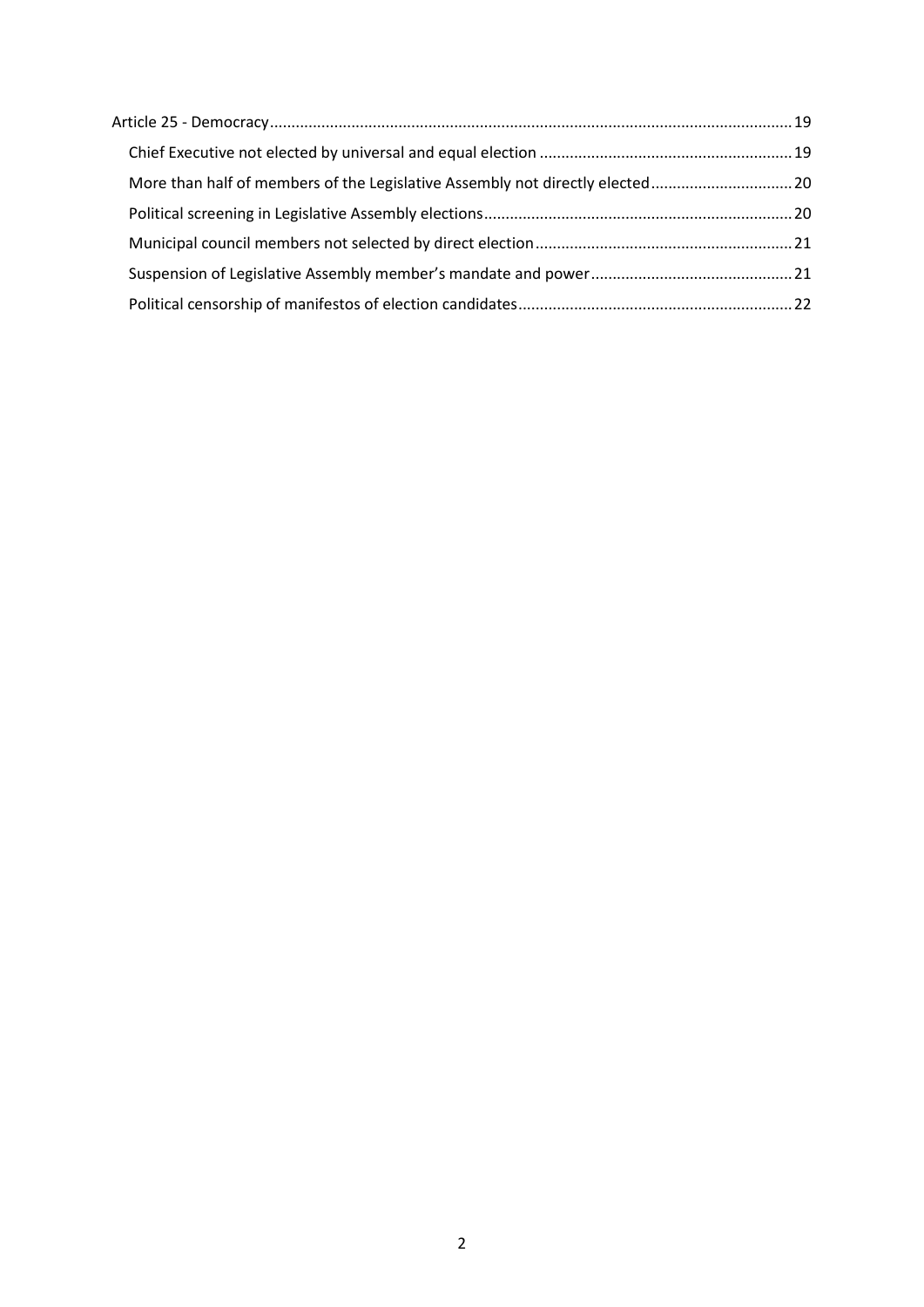# <span id="page-3-0"></span>**Article 2 - Rights to Equal Protection Before the Law and Remedies**

### <span id="page-3-1"></span>**Revocation of the "support appeal" (***recurso de amparo***)**

The support appeal was an important human rights protection mechanism introduced to Macau in 1991. The support appeal mechanism was effectively revoked on 20 December 1999. Upon the return of Macau to China, the provisions on the support appeal<sup>1</sup> of the old judicial organisation law were not transferred to the new one<sup>2</sup>.

The Committee was informed of the significance of the mechanism of support appeal when the Committee first reviewed the ratification of the Covenant in Macau. In a 1996 report on the ratification of the Covenant in Macau<sup>3</sup>, Portugal wrote to the Committee that:

"One of the innovations created by the new judicial organisation is the support appeal (*recurso de amparo*) […] any decision by a court of Macau may be appealed in the Superior Court of Justice on the basis of a claim of a violation of the fundamental rights [...] This provision does not rule out the right to judicial review in the administrative courts in cases involving administrative action or simply de facto action by the public authority basing the appeal on a violation of the fundamental rights [...]" *4*

The discontinuation of support appeal was by no means a trivial change in the availability of remedies for violation of fundamental rights. However, China did not update the Committee on this important change.

In the early 1990s, jurists in Macau expressed an expectation for the subsistence of the support appeal beyond Macau's return to China.<sup>5</sup> The revocation of the mechanism was inconsistent with the principle of continuity of fundamental rights.<sup>6</sup>

**We suggest the Committee request Macau, China to clarify the revocation of the support appeal (***recurso de amparo***) and whether or not there is a plan to refill the vacuum created by the revocation.** 

 $1$  Law no. 112/91 "Law of Judicial Organisation of Macau," art. 17. [Repelled]

<sup>&</sup>lt;sup>2</sup> Law no. 9/1999 "Law of Judicial Organisation".

<sup>&</sup>lt;sup>3</sup> "Report on the Application of the Covenant in Macau," CCPR/C/70/Add.9.

<sup>4</sup> Ibid, para. 155.

<sup>5</sup> Gomes Canotilho, "As palavras e os homens," O Direito (October 1994), [https://www.odireitoonline.com/as](https://www.odireitoonline.com/as-palavras-e-os-homens.html)[palavras-e-os-homens.html.](https://www.odireitoonline.com/as-palavras-e-os-homens.html)

<sup>6</sup> Paulo Cardinal, "The Constitutional Layer of Protection of Fundamental Rights in the Macau Special Administrative Region," Revista de Direito Publico (no. 3, 2010), 240.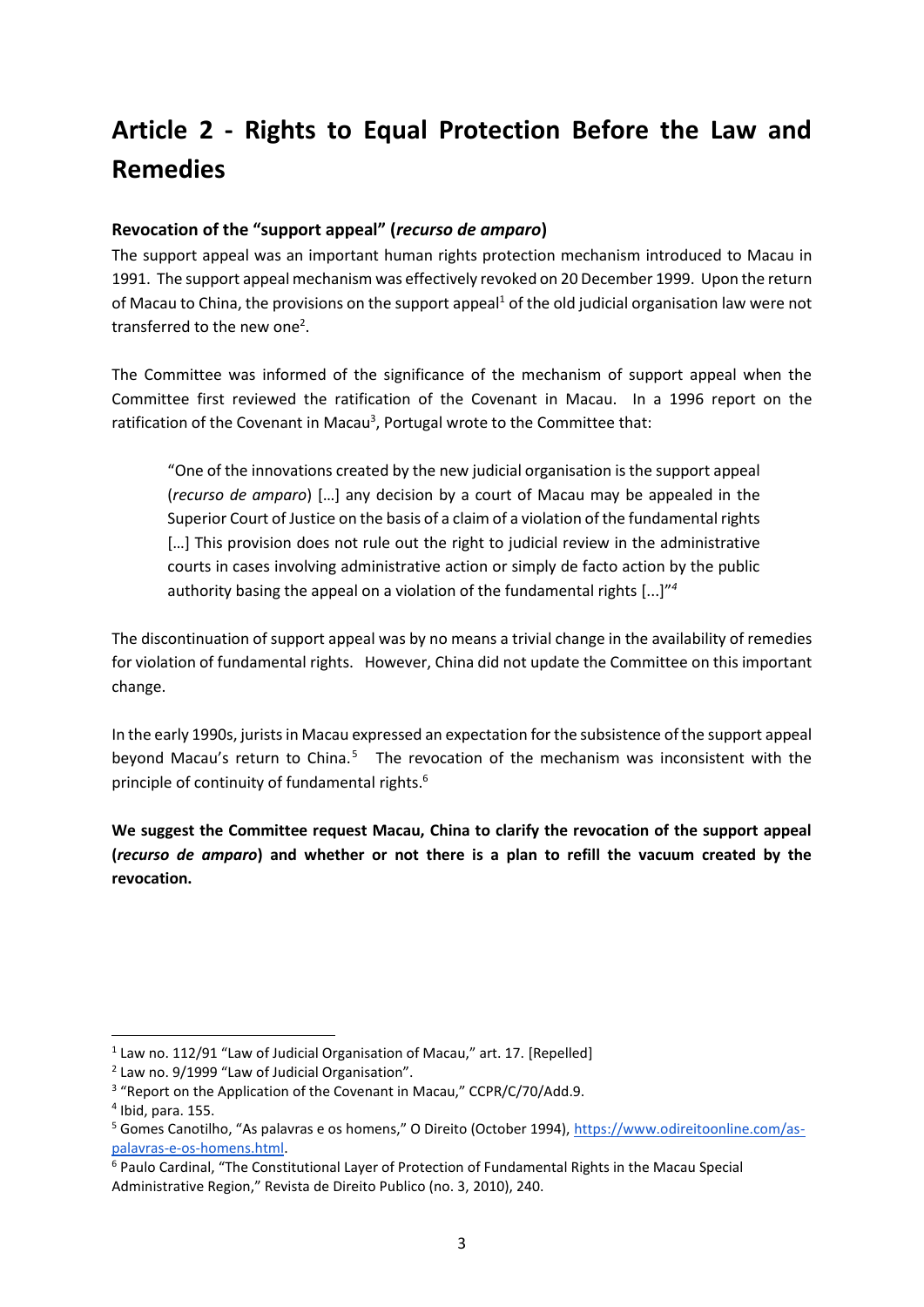### <span id="page-4-0"></span>**The Paris Principles**

Contrary to the claim made by the state party, $7$  the Commission against Corruption (CCAC) does not have a mandate to function as a national institution as described in General Assembly (GA) resolution 48/134 of 1993. To be precise, the competence of the CCAC does not meet points 1, 3(a)(i), 3(a)(iii), 3(b), 3(c), 3(d), 3(e), 3(f) and 3(g) listed under "Competence and responsibilities" in Annex "Principles relating to the status of national institutions" to GA resolution 48/134.

The organisation law of the CCAC does contain a reference to "the rights [...] of people".<sup>8</sup> However, the interest in "rights of people" is confined to the CCAC's power of making recommendations upon its discovery of deficiencies in the laws and regulations.<sup>9</sup> To the best of our knowledge, the CCAC has not made any recommendation to the Chief Executive on the basis of human rights or an obligation under the human rights treaties applicable to Macau, nor does any evidence suggest that the CCAC regularly follows the international development of the soft law and the jurisprudence on human rights protection.<sup>10</sup>

**We suggest the Committee ask Macau, China whether or not it has a plan to broaden the mandate of the CCAC, or establish a new body, to comply with the Paris Principles in full, in particular, points 1, 3(a)(i), 3(a)(iii), 3(b), 3(c), 3(d), 3(e), 3(f) and 3(g) listed under "Competence and responsibilities" in the Annex to GA resolution 48/134.**

**We also suggest the Committee request Macau, China to clarify in what regards the CCAC has ever issued a recommendation on the ground of the protection of human rights pursuant to article 4(9) of law no. 10/2000 as amended by law no. 4/2012.** 

### <span id="page-4-1"></span>**Article 7 - Prohibition of Torture**

### <span id="page-4-2"></span>**Police watchdog without investigatory powers**

In theory, the Commission for Disciplinary Control of the Security Forces and Services (CFD) has the power to receive complaints about police misconduct and launch summary inquiries.<sup>11</sup> Despite a restructuring in 2019, the role of the CFD remains advisory. The CFD is heavily reliant on the information prepared by the police forces. As acknowledged by the state party<sup>12</sup>, the CFD has no investigatory powers. In other words, the CFD has no powers to cross-examine evidence and initiate disciplinary proceedings. The main form of CFD's supervision is to offer comments, suggestions and

<sup>&</sup>lt;sup>7</sup> "Second periodic report submitted by Macau, China under article 40 of the Covenant," CCPR/C/CHN-MAC/2, para. 48.

<sup>&</sup>lt;sup>8</sup> Law no. 10/2000 "Law of Organisation of the Commission against Corruption of Macau Special Administrative Region" as amended by Law no. 4/2012, art. 4(9).

<sup>&</sup>lt;sup>9</sup> Ibid.

<sup>&</sup>lt;sup>10</sup> At least one Macau government agency does follow the international development of human rights protection closely. However, that agency is not the CCAC. The Office for Personal Data Protection (GPDP) regularly publishes documents about the development of the protection of personal data in the European Union.

 $11$  Chief Executive Order no. 160/2019, art. 5(1).

<sup>12</sup> CCPR/C/CHN-MAC/2, para. 124.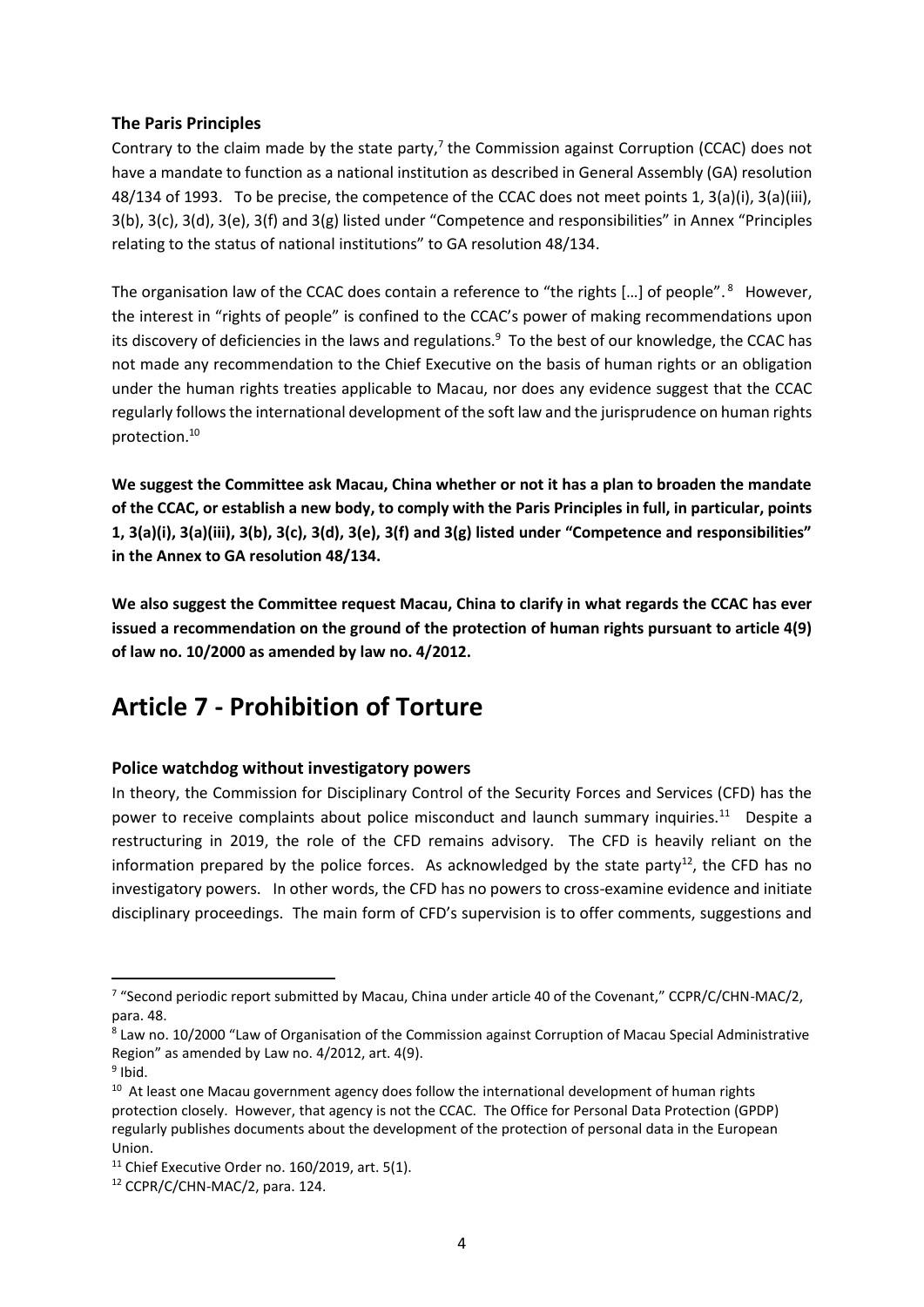recommendations<sup>13</sup> which do not bind the police authorities. CFD's effectiveness and independence are highly questionable. It falls short of being an independent police watchdog that meets international standards.

**We suggest the Committee to request Macau, China to clarify in what manner members of the CFD may independently examine the information provided by the police forces, in the exercise of their duties to monitor the police forces.** 

# <span id="page-5-0"></span>**Article 14 - Right to Fair Trial**

### <span id="page-5-1"></span>**Pre-selection of Chinese judicial officials for national security cases**

In 2019, the Law of Judicial Organisation (LBOJ) was amended<sup>14</sup> to exclude the possibility of non-Chinese judicial officials dealing with criminal cases concerning national security. Article 19-A of the amended LBOJ <sup>15</sup> provides that for the crimes defined in the national security law, the prosecutors and judges are pre-selected by the Prosecutor General and the Council of Judicial Magistrates.

Article 87 of Basic Law allows for the appointment of foreign nationals as judges in all levels of courts. The Lawyers' Association of Macau (AAM) opposed the amendment. The AAM argued that the thenproposed article 19-A of LBOJ would violate the principles of independence and impartiality of the judiciary set forth in articles 19, 83 and 89 of the Basic Law.<sup>16</sup> The pre-selection of Chinese judges would amount to the creation of a special court for a certain type of crimes and thus transgress article 85 of the Basic Law.<sup>17</sup>

Article 19-A of the amended LBOJ impedes the right to fair trial. The judicial decisions on sensitive matters such as the national security may be vulnerable to manipulation since the criteria in the preselection are opaque. Article 19-A of LBOJ is not only discriminatory against non-Chinese judicial officials but also structurally impairs the independence of the judiciary.

**We suggest the Committee request Macau, China to clarify the criteria in the pre-selection of judicial officials dealing with national security crimes and how the right to fair trial can be protected in cases concerning the national security.**

### <span id="page-5-2"></span>**Legal aid for criminal defendants**

The lawyers who are appointed by the court<sup>18</sup> to represent defendants in criminal cases receive an exceptionally low amount of compensation.<sup>19</sup> The low fee does not justify the allocation of a reasonable level of attention to a criminal defendant's case.

<sup>&</sup>lt;sup>13</sup> Chief Executive Order no. 160/2019, art.  $5(2) - 5(3)$ .

<sup>14</sup> Law no. 4/2019 "Amendment to Law No. 9/1999."

 $15$  Law no. 9/1999 "Law of Judicial Organisation," art. 19-A.

<sup>&</sup>lt;sup>16</sup> 3<sup>rd</sup> Permanent Committee of the Legislative Assembly, Opinion No.2/VI/2019, para. 72.

 $17$  Ibid.

<sup>&</sup>lt;sup>18</sup> Criminal Procedure Code, art. 51(2).

<sup>&</sup>lt;sup>19</sup> Fully licensed lawyers are paid one-fifth of an amount in the range of standard legal aid service fees. Trainee lawyers are paid two-fifteenths of an amount in the range of standard legal aid service fees. A table of the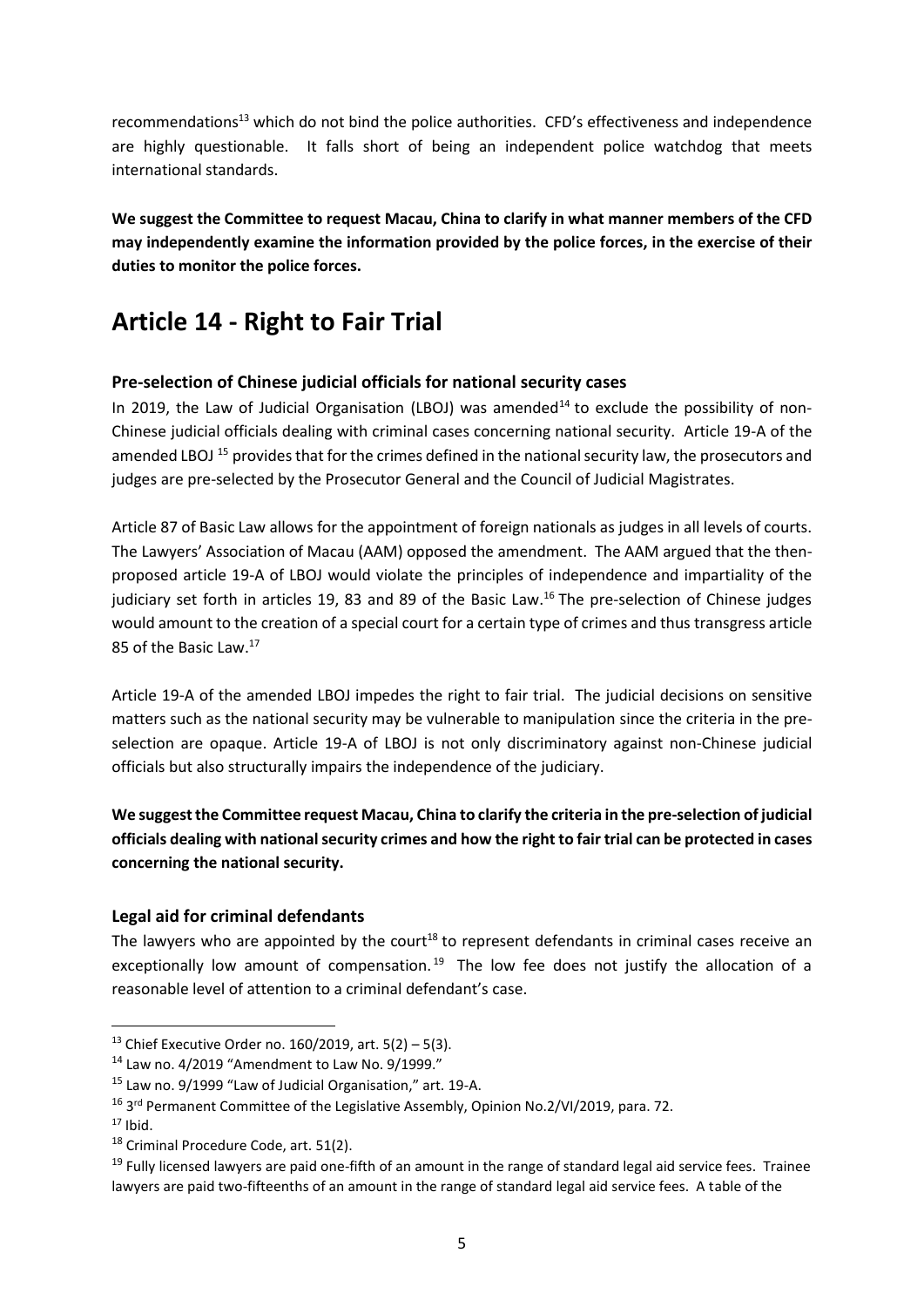Moreover, for the sake of accuracy, the legal aid system created by law no. 13/2012 does not connect people to pro bono lawyers. The references to "pro bono"<sup>20</sup> in the English version of the state party's report should be a mistake. Pro bono lawyers should not be confused with legal aid lawyers. Pro bono lawyers intervened in the proceedings following the same procedure as they were privately appointed by the plaintiffs or defendants $^{21}$ .

**We suggest the Committee ask Macau, China to provide information on the median for payments to legal aid lawyers who are appointed by the courts to represent defendants in criminal cases and the market rate for representing defendants in criminal cases.**

# <span id="page-6-0"></span>**Article 17 - Right to Privacy**

### <span id="page-6-1"></span>**Secret surveillance - weak safeguards against unlawful wiretapping**

Safeguards against the abuse of secret surveillance or unlawful forms of surveillance are virtually nonexistent. The Macau residents who speculate about the existence of unlawful surveillance on them have no effective legal remedies. The Judicial Police (PJ) officially rejected the call for setting up a commission to monitor the police's wiretapping practices.<sup>22</sup>

In December 2018, the President of the Court of Final Appeal (TUI) admitted that Macau courts have no way to monitor whether the police are wiretapping within the permitted scope<sup>23</sup>. Although wiretapping is subject to judicial approval, there is no independent watchdog tasked with verifying the compliance of the police authorities' surveillance practices with the law. In theory, evidence not obtained lawfully is inadmissible in legal proceedings. It must be noted that interception of communications does not necessarily serve the sole purpose of obtaining evidence to be admitted by the courts.

In 2015, leaked emails of spyware company "HackingTeam" revealed that the PJ expressed an interest in intrusive surveillance software which could not be lawfully used by the police authorities in Macau. <sup>24</sup> The email exchange suggested that "HackingTeam" was providing assistance to PJ in the installation

<http://www.chengpou.com.mo/dailynews/2618.html>

standard legal aid service fees and the relevant calculation rules were published in Annex to Chief Executive Dispatch no. 59/2013.

 $20$  CCPR/C/CHN-MAC/2, para. 198 and 200.

 $21$  In a number of criminal cases against social activists, the lawyers who offered to provide free legal representation got involved in the cases in the same way as they would have been hired and paid by the activists. No government intermediary was involved.

<sup>&</sup>lt;sup>22</sup> Judicial Police, "回應傳媒關於澳門會否借鑑' 香港截取通訊及監察事務專員' 模式的查詢," 3 October 2018, [https://www.gov.mo/zh-hant/wp-content/uploads/sites/4/2018/10/](https://www.gov.mo/zh-hant/wp-content/uploads/sites/4/2018/10/%E5%9B%9E%E6%87%89%E5%82%B3%E5%AA%92%E9%97%9C%E6%96%BC%E6%BE%B3%E9%96%80%E6%9C%83%E5%90%A6%E5%80%9F%E9%91%91%E2%80%9C%E9%A6%99%E6%B8%AF%E6%88%AA%E5%8F%96%E9%80%9A%E8%A8%8A%E5%8F%8A%E7%9B%A3%E5%AF%9F%E4%BA%8B%E5%8B%99%E5%B0%88%E5%93%A1%E2%80%9D%E6%A8%A1%E5%BC%8F%E7%9A%84%E6%9F%A5%E8%A9%A220181003.pdf)回應傳媒關於澳門會否借鑑"香港 [截取通訊及監察事務專員](https://www.gov.mo/zh-hant/wp-content/uploads/sites/4/2018/10/%E5%9B%9E%E6%87%89%E5%82%B3%E5%AA%92%E9%97%9C%E6%96%BC%E6%BE%B3%E9%96%80%E6%9C%83%E5%90%A6%E5%80%9F%E9%91%91%E2%80%9C%E9%A6%99%E6%B8%AF%E6%88%AA%E5%8F%96%E9%80%9A%E8%A8%8A%E5%8F%8A%E7%9B%A3%E5%AF%9F%E4%BA%8B%E5%8B%99%E5%B0%88%E5%93%A1%E2%80%9D%E6%A8%A1%E5%BC%8F%E7%9A%84%E6%9F%A5%E8%A9%A220181003.pdf)"模式的查詢 20181003.pdf.

<sup>23</sup> "岑浩輝回應截取通訊 法院只有事後監督," Cheng Pou, 21 December 2018,

<sup>&</sup>lt;sup>24</sup> Jason Chao, "Hackers' Trade Tool  $-$  Latest addition to PJ's Arsenal, suggests WikiLeaks," 16 July 2015, [https://medium.com/jason-chaos-depository/hackers-trade-tool-latest-addition-to-pj-s-arsenal-suggests](https://medium.com/jason-chaos-depository/hackers-trade-tool-latest-addition-to-pj-s-arsenal-suggests-wikileaks-84bcd39def96)[wikileaks-84bcd39def96.](https://medium.com/jason-chaos-depository/hackers-trade-tool-latest-addition-to-pj-s-arsenal-suggests-wikileaks-84bcd39def96)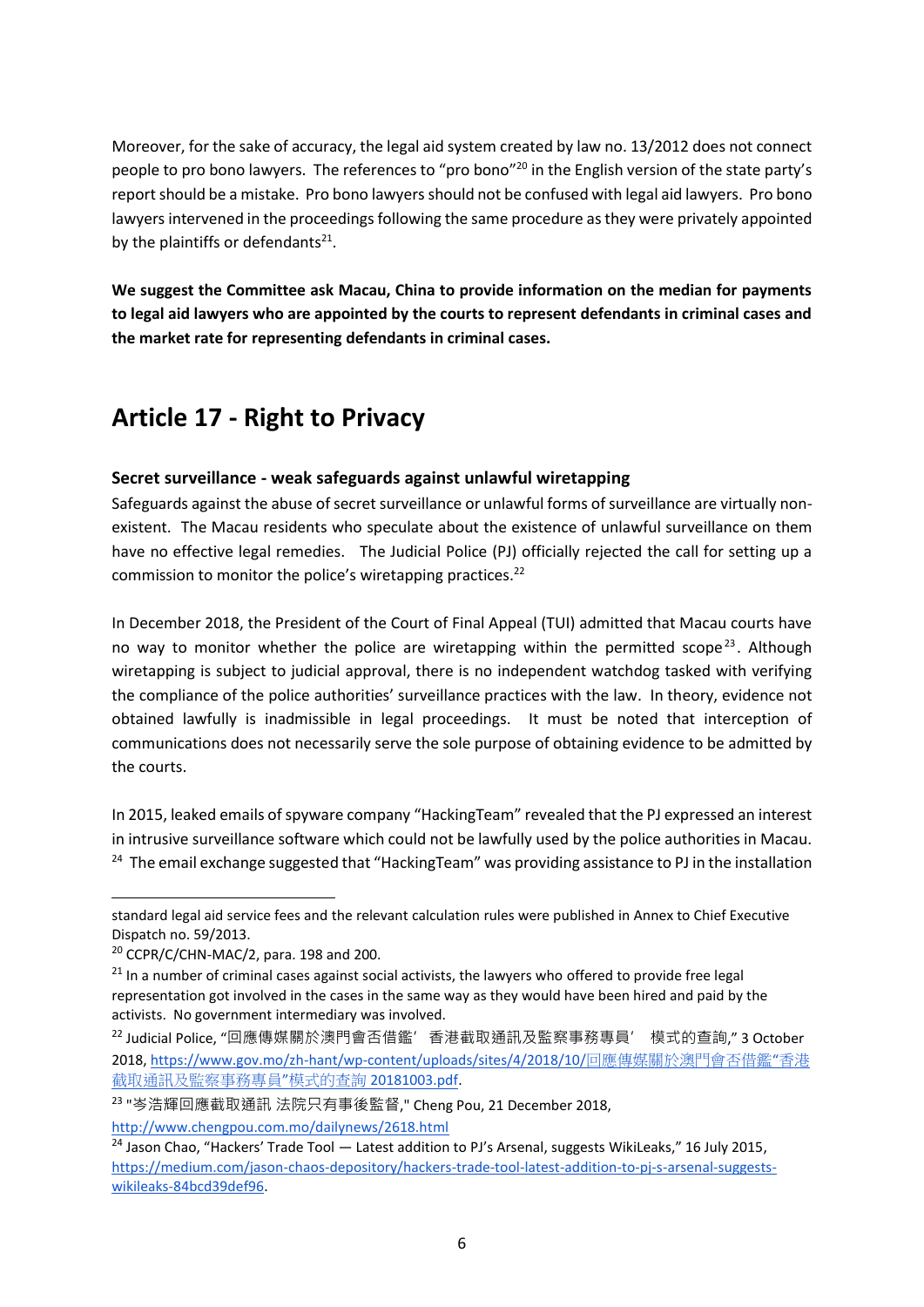of the software.<sup>25</sup> The PJ denied the purchase of the surveillance software.<sup>26</sup> The public prosecution dismissed the complaint about the PJ's alleged use of the software on the basis of the verbal promise made by the Secretary for Security of no acquisition of the software.

In 2019, the Macau government presented a law proposal<sup>27</sup> which seeks to expand the allowed means of secret surveillance. If passed, the police will be allowed to intercept text messages, photos, and exchange of information of any nature.

**We suggest the Committee ask Macau, China to clarify what mechanisms are in place to allow for independent detection of irregularities in the interceptions of communications carried out by the police. We also suggest the Committee ask Macau, China to provide information on the legal avenues available to Macau residents to challenge unlawful wiretapping.** 

### <span id="page-7-0"></span>**Mass surveillance - automatic facial recognition technology**

The government's use of automatic facial recognition with the public video surveillance system (CCTV system) is not authorised by law. No provisions in law no. 2/2012 "Legal regime of video surveillance in public spaces"<sup>28</sup> authorise coupling automatic facial recognition technology with the public CCTV system, not to mention any legal restrictions on the use of the facial recognition capability.

In 2019, the Macau government announced a plan to install facial recognition capability on the public CCTV system in the first quarter of 2020. In response to questions on the legality, the Unitary Police Service (SPU) said that the use of facial recognition technology is just a replacement for the manual work to playback surveillance footage to identify individuals.<sup>29</sup>

It must be noted that automatic surveillance technology should not be simply reduced to a replacement for non-automatic means of surveillance, especially in the advent of data matching and mining technology.<sup>30</sup> Nonetheless, there are no mechanisms that can independently verify whether the use of automatic recognition technology is strictly confined within the scope and the purposes declared by the police authorities.

**We suggest the Committee to ask Macau, China to clarify which government body has the power to independently oversee the compliance of the police's practices of secret surveillance (e.g. wiretapping) and mass surveillance (e.g. the operation of surveillance cameras in public places) with the law. We also suggest the Committee ask Macau, China to clarify the legality of the deployment of automatic facial recognition capability on the public video surveillance system.** 

<sup>&</sup>lt;sup>25</sup> "Macau activists fear state snooping amid Hacking Team leaks," Hong Kong Free Press, 20 July 2015, [https://hongkongfp.com/2015/07/20/macau-activists-fear-state-snooping-amid-hacking-team-leaks/.](https://hongkongfp.com/2015/07/20/macau-activists-fear-state-snooping-amid-hacking-team-leaks/) <sup>26</sup> "Police 'did not buy spying software'. Says Wong Sio Chak," Macau Daily Times, 3 August 2015, [https://macaudailytimes.com.mo/police-did-not-buy-spying-software-says-wong-sio-chak.html.](https://macaudailytimes.com.mo/police-did-not-buy-spying-software-says-wong-sio-chak.html)

<sup>&</sup>lt;sup>27</sup> Draft "Regime for Interception and Protection of Communications"

<sup>&</sup>lt;sup>28</sup> The law that regulates the installation and operation of surveillance cameras in public places

<sup>&</sup>lt;sup>29</sup> Unitary Police Service, "'天眼' 的後台人臉識別應用測試模式,", 22 November 2019, [https://www.gov.mo/zh-hant/news/308787/.](https://www.gov.mo/zh-hant/news/308787/)

<sup>30</sup> Council of Europe, T-PD(2016)18rev, 19 August 2016, 8.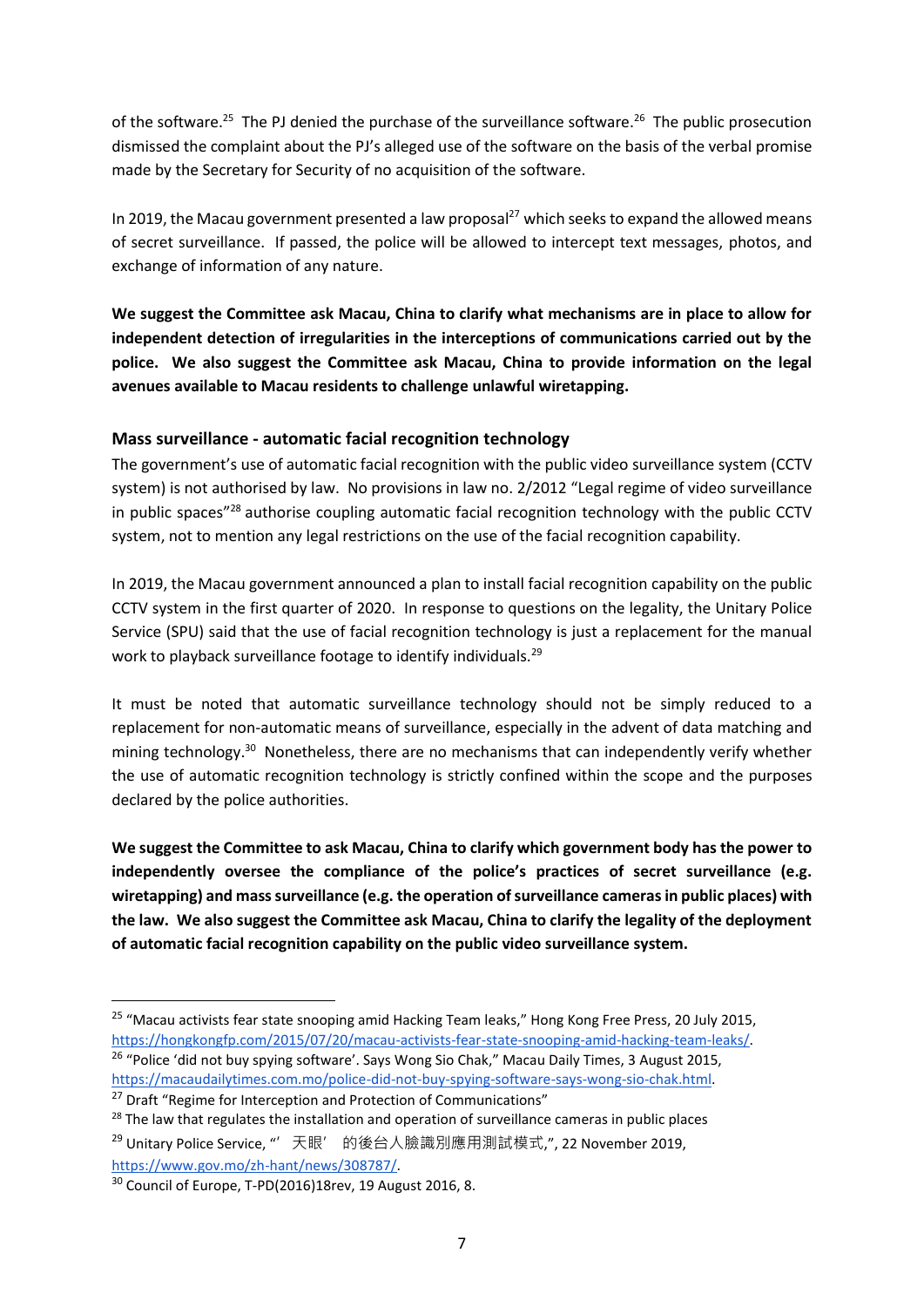## <span id="page-8-0"></span>**Article 19 - Freedom of Expression**

### <span id="page-8-1"></span>**Macau authorities' hostility towards non-local journalists**

From time to time, journalists from Hong Kong are refused entry to Macau at the border checkpoints on the ground of "endangering the public security of Macau", especially around "politically sensitive dates."<sup>31</sup> For the journalists who work for Hong Kong media outlets which published stories critical of the Macau authorities, the experiences of denied entry are quite consistent. Even, the production of press passes issued by the Government Information Bureau of Macau did not help Hong Kong journalists clear the immigration control.<sup>32</sup>

In a few days leading up to Chinese President's visit to Macau in December 2019, reporters of Portuguese public TV were questioned by the Macau police twice at a border checkpoint for hours.<sup>33</sup> Their filming materials were seized.<sup>34</sup> The materials were later returned to the journalists at the request of the Portuguese Consul General.<sup>35</sup>

Officially, the Macau government denies the existence of "an immigration blacklist". Officials have recited the claim that the occupations of individual visitors were "irrelevant to" the entry ban. However, overwhelming evidence contradicts the government's claim.<sup>36</sup>

Despite the Committee's concern over the very same issue $^{37}$ , the situation of press freedom in Macau has deteriorated to a further extent in the past few years.

### <span id="page-8-2"></span>**Chinese authorities' hostility towards non-local journalists**

In March 2020, the Foreign Ministry of the Chinese Central Government revoked the press credentials for American journalists who work for the New York Times, Washington Post and Wall Street Journal.<sup>38</sup> The Ministry also announced that journalists of these newspapers would not be permitted to work in China, including Hong Kong and Macau.<sup>39</sup>

<sup>&</sup>lt;sup>31</sup> "More Hong Kong activists, journalists denied entry to Macau," Macau Daily Times, 19 December 2019, [https://macaudailytimes.com.mo/more-hong-kong-activists-journalists-denied-entry-to-macau.html.](https://macaudailytimes.com.mo/more-hong-kong-activists-journalists-denied-entry-to-macau.html)

<sup>&</sup>lt;sup>32</sup> Hong Kong News Executives' Association, "Statement", 18 December 2019, [http://www.nea.org.hk/eng/newsdetail.php?id=353.](http://www.nea.org.hk/eng/newsdetail.php?id=353)

<sup>&</sup>lt;sup>33</sup> "RTP team questioned, material seized at Macau border," Plataforma, 14 December 2019, [https://www.plataformamedia.com/en-uk/news/society/rtp-team-questioned-material-seized-at-macau](https://www.plataformamedia.com/en-uk/news/society/rtp-team-questioned-material-seized-at-macau-border-11617400.html)[border-11617400.html.](https://www.plataformamedia.com/en-uk/news/society/rtp-team-questioned-material-seized-at-macau-border-11617400.html)

 $34$  Ibid.

 $35$  Ibid.

<sup>36</sup> "《蘋果》記者被拒入境澳門 周庭希:證明港府製作黑名單," Apple Daily, 30 April 2015, [https://hk.news.appledaily.com/local/realtime/article/20150430/53690605.](https://hk.news.appledaily.com/local/realtime/article/20150430/53690605)

<sup>&</sup>lt;sup>37</sup> CCPR/C/CHN-MAC/CO/1, para. 15.

<sup>&</sup>lt;sup>38</sup> "China Announces That It Will Expel American Journalists," The New York Times, 17 March 2020, [https://www.nytimes.com/2020/03/17/business/media/china-expels-american-journalists.html.](https://www.nytimes.com/2020/03/17/business/media/china-expels-american-journalists.html)  $39$  Ibid.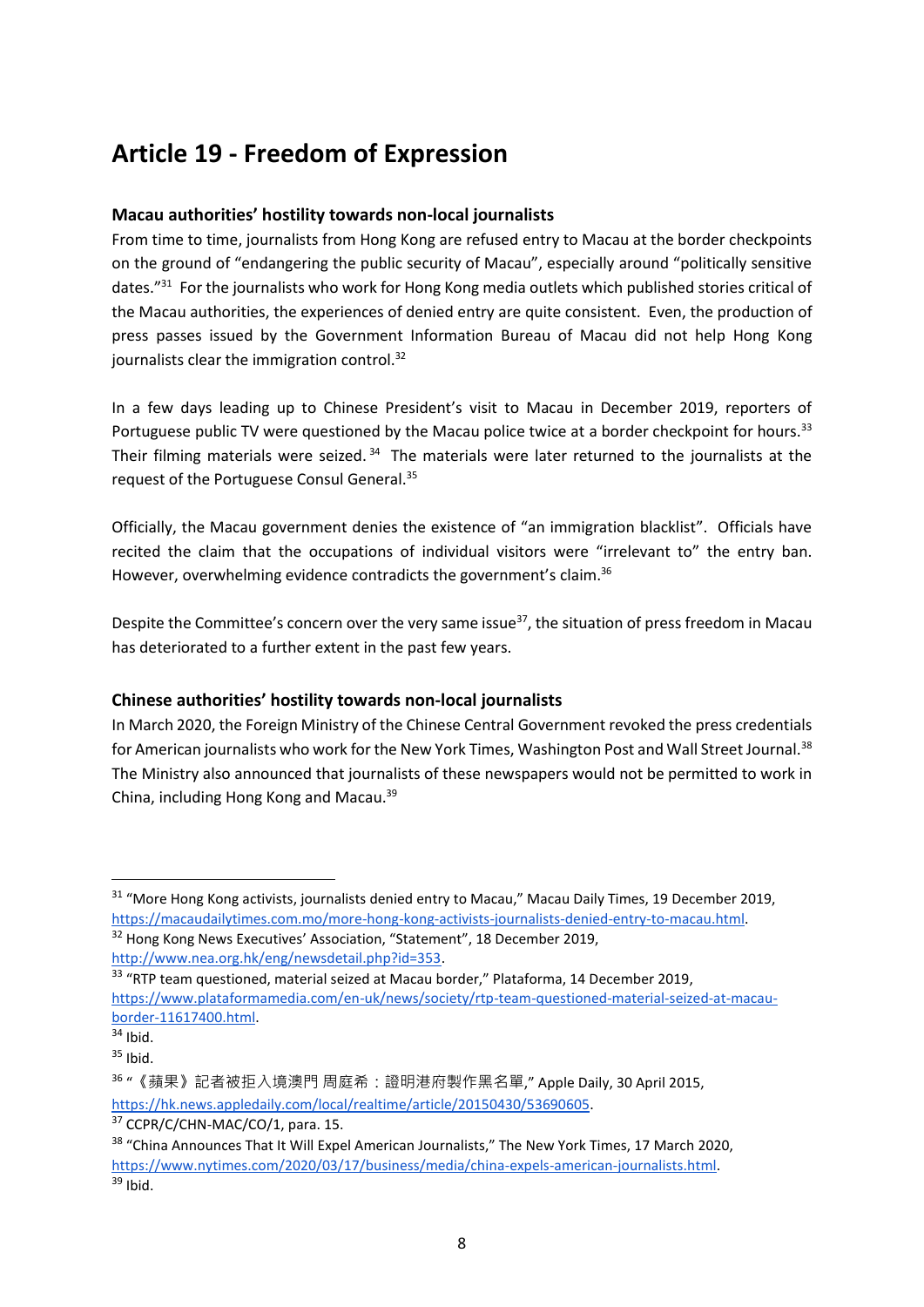The Chinese Foreign Ministry's announcement is a blatant transgression of not only article 19 of the Covenant but also article 27 of the Basic Law of Macau. It also undermines Macau's autonomy over immigration control.

### <span id="page-9-0"></span>**Hostility towards local news media**

In the days leading up to the Chinese President's visit to Macau in December 2019, a number of local journalists reported experience of stalking and harassment.<sup>40</sup> One journalist was forced to leave Macau before the arrival of the Chinese President.<sup>41</sup> Power supply to one journalist's home was cut off.<sup>42</sup> Through informal contacts, they were warned to "be cautious with their speech" during the Chinese President's visit.<sup>43</sup>

**We suggest the Committee request Macau, China to explain the blatant defiance of the Committee's recommendation<sup>44</sup> about the cessation of measures against journalists.**

### <span id="page-9-1"></span>**Discrimination against online news publishers**

The Government Information Bureau (GCS) attempted to prevent online news publisher "Macau Concealers" (MC) from getting access to "GovInfo Hub" - the government's "media-only" information service.<sup>45</sup> Although the present publishing law, which was enacted in 1990, has yet to recognise the status of online media outlets<sup>46</sup>, the MC has registered as a publication pursuant to the publishing law and does publish news in print. The MC appealed against the GCS's decision to the Chief Executive. The appeal was eventually granted. From the application for access (August 2018) to the grant of appeal (May 2019), it took MC eight months to finally gain access to "GovInfo Hub".

**We suggest the Committee request Macau, China to explain its position on online news publishers. We also suggest the Committee request Macau to clarify the treatment for online media** *vis-à-vis* **print media.**

### <span id="page-9-2"></span>**Defamation and political criticism**

The crimes against honour defined in articles 174 – 182 of the Criminal Code of Macau (CCM) are incompatible with paragraphs 38 and 47 of the Committee's General Comment no. 34. More severe penalties<sup>47</sup> and a lower economic threshold for prosecution<sup>48</sup> apply to libel cases in which "civil

[https://www.rfa.org/cantonese/news/htm/control-12162019091341.html.](https://www.rfa.org/cantonese/news/htm/control-12162019091341.html)

<sup>40</sup> "習總訪澳門前夕 多名記者被恐嚇騷擾," Radio Free Asia, 16 December 2019,

 $41$  Ibid.

<sup>42</sup> Ibid.

 $43$  Ibid.

<sup>&</sup>lt;sup>44</sup> CCPR/C/CHN-MAC/CO/1, para. 15.

<sup>&</sup>lt;sup>45</sup> "Decision to block media outlet from gov't info revoked," Macau Daily Times, 16 May 2019, [https://macaudailytimes.com.mo/macau-concealers-decision-to-block-media-outlet-from-govt-info](https://macaudailytimes.com.mo/macau-concealers-decision-to-block-media-outlet-from-govt-info-revoked.html)[revoked.html.](https://macaudailytimes.com.mo/macau-concealers-decision-to-block-media-outlet-from-govt-info-revoked.html)

<sup>46</sup> Law no. 7/90/M "Publishing Law," art. 2.

<sup>&</sup>lt;sup>47</sup> Criminal Code of Macau, art. 178.

<sup>&</sup>lt;sup>48</sup> The threshold for suing someone for defamation, in an economic sense, is lower for officials. In general, defamation (art. 174 of Criminal Code of Macau (CCM)) is a private crime which means that victims must hire a lawyer to bring a private prosecution at the victims' own cost (art. 182 of CCM). It constitutes an aggravation if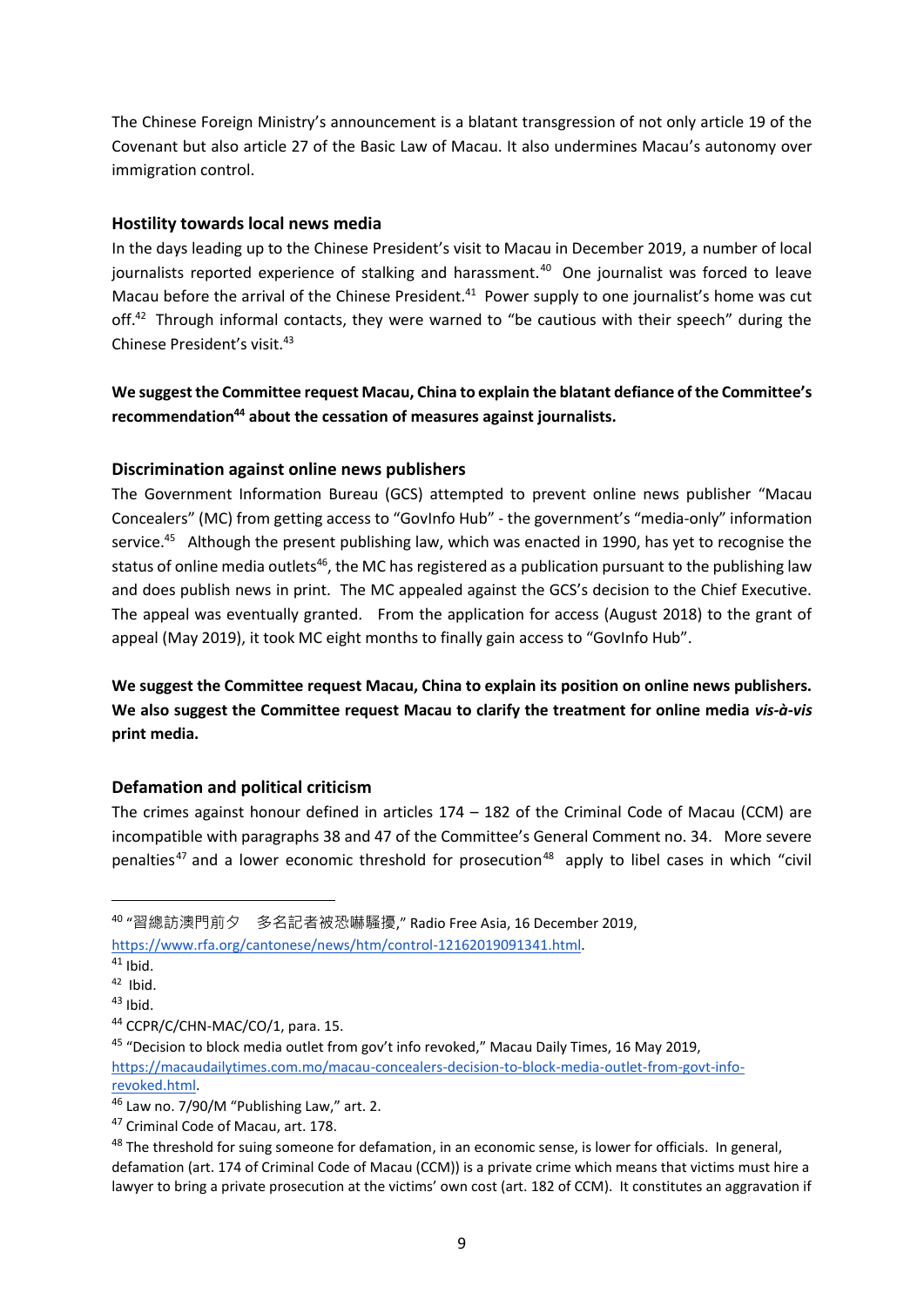servants", including public officials<sup>49</sup>, are the victims. Some public officials, by virtue of their "civil servant" status under the CCM, took advantage of the "aggravating circumstances" to bring defamation charges against political critics $50$  at no cost.

Furthermore, the public interest is not expressly recognised as a defence. Article 174(2)(a) of CCM provides for "the realisation of legitimate interest" as a defence though it is up to the court to decide whether the public interest is a legitimate interest.

**We suggest the Committee to ask Macau, China to clarify whether there is a plan to repeal or reform articles 174 – 182 of CCM in line with paragraphs 38 and 47 of the Committee's General Comment no. 34. We also suggest the Committee ask Macau, China to clarify whether public officials are advised to exercise restraint in the face of political criticism in light of paragraph 47 of General Comment no. 34.**

### <span id="page-10-0"></span>**Criminalisation of disinformation**

Macau is introducing a bill which is set to control the spread of disinformation during contingencies through criminalisation. Article 25 of the draft Law of Bases of Civil Protection (LBCP) proposes that while a civil protection alert<sup>51</sup> is in force "the production and dissemination of false information [...] concerning public incidents" which "objectively causes public panic" will be punishable<sup>52</sup> by 2 years' imprisonment.

Even in the absence of article 25 of the draft LBCP, the police have used the existing criminal law<sup>53</sup> to combat disinformation concerning the authorities. In 2017, the police relied on article 181 of CCM to arrest two elderly people<sup>54</sup> who shared on the social media a rumour about the government covering up deaths in the aftermath of a natural disaster.<sup>55</sup>

civil servants, including government officials, are "defamed" in their official capacity (art. 178 of CCM). Aggravated defamation is a semi-public crime which the public prosecution can bring a charge against the defendant based on the victims' complaint, at no cost to the victims. In other words, while officials may pay nothing to bring a defamation charge, private individuals have to "pay" to bring a defamation charge. <sup>49</sup> Within the meaning of the Criminal Code of Macau (CCM), public officials are considered "civil servants".

See art. 336(2)(a) of CCM.

<sup>&</sup>lt;sup>50</sup> In October 2018, the Judicial Police (PJ) openly threatened to press a defamation charge against opposition politician Mr Au Kam San unless he offered an apology. Mr Au, in a media interview, speculated that the police had been wiretapping on his phone without court authorisation. Mr Au pointed out that the Macau police had gained a piece of intelligence which could not have possibly been obtained without tapping on a phone conversation between him and his constituent. Au declined to apologise to the PJ. Then, the PJ filed a complaint against Au to the public prosecution for defamation.

<sup>&</sup>lt;sup>51</sup> The draft civil protection law provides five classes of civil protection alerts: moderate, prevention, immediate prevention, rescue and catastrophe.

 $52$  The punishment will only apply while the alert of immediate prevention or higher is in force. In the context of Macau, for example, the anticipation of a tropical cyclone might trigger such an alert.

<sup>53</sup> Article 181 of CCM prohibits the circulation of untrue facts capable of offending the credibility of a public authority.

<sup>&</sup>lt;sup>54</sup> A 73-year-old man and a 68-year-old woman

<sup>55</sup> "Macau Arrests Elderly Siblings for Spreading 'False Information' About Typhoon Hato," TIME, 29 August 2017, [https://time.com/4919727/macau-typhoon-hato-arrests/.](https://time.com/4919727/macau-typhoon-hato-arrests/)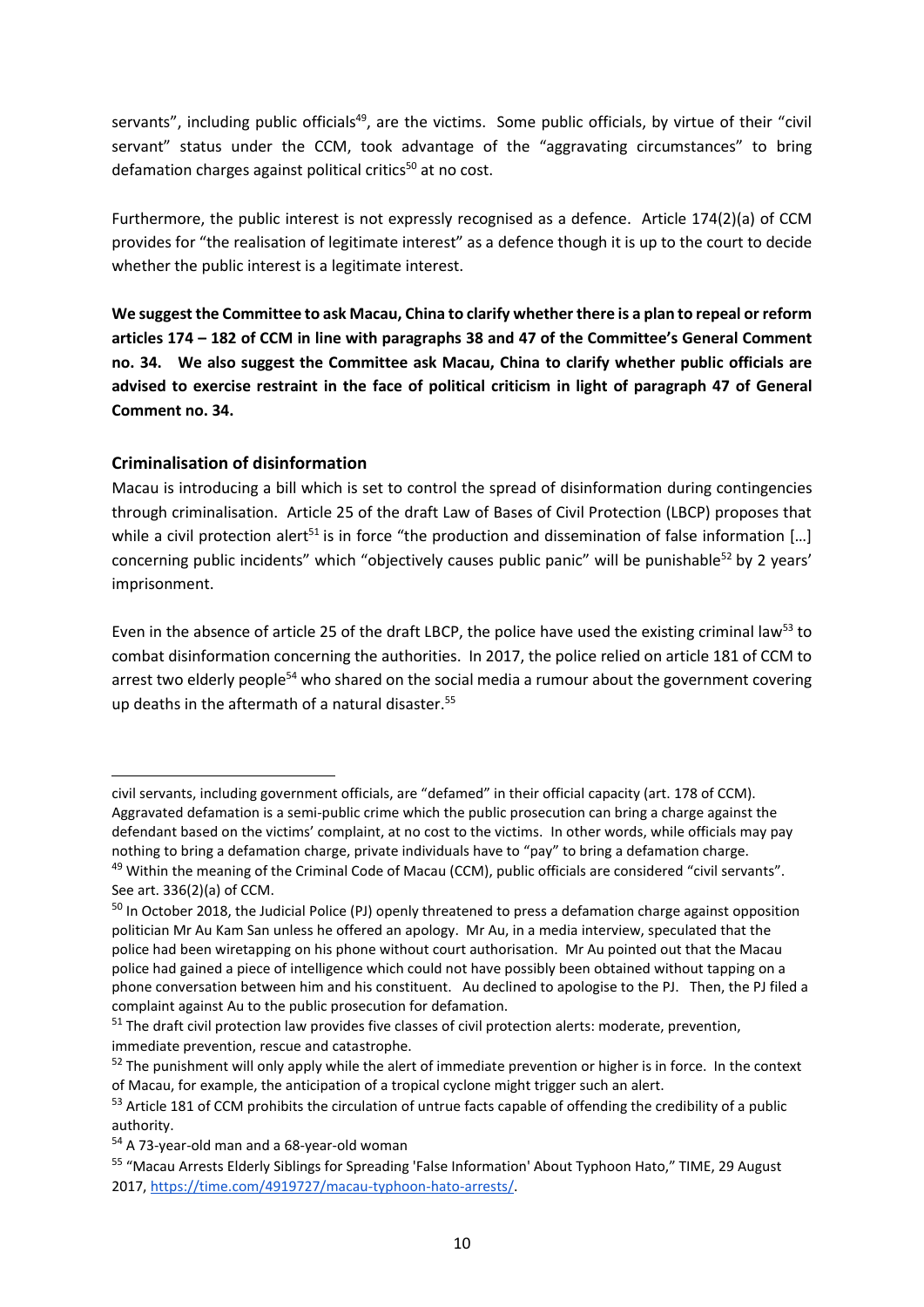If the draft LBCP becomes law, article 25 of LBCP would inevitably create a chilling effect and deter whistleblowing. Private individuals are less able to verify the authenticity of a piece of information. The aversion of risks of criminal proceedings associated with article 25 of the draft LBCP might discourage journalists from reporting the aspect of a natural disaster that the government wants to downplay and thus impair Macau residents' right to seek and impart such information.

**We suggest the Committee ask Macau, China to provide information on the mitigation of the chilling effect which article 25 of the draft LBCP, upon its entry into force, will create. We also suggest the Committee request Macau, China to clarify whether the activation of a civil protection alert in conjunction with article 25 of the draft LBCP would constitute a derogation according to articles 4 and 5 of the Covenant.** 

### <span id="page-11-0"></span>**Criminalisation of insulting national symbols**

Insult to the national flag, emblem and anthem of the People Republic of China was criminalised through the enactment of law no. 5/1999 "Use and protection of the National Flag, Emblem and Anthem" on the day of Macau's return to China. As noted by the Committee<sup>56</sup>, an expression "considered to be insulting to a public figure is not sufficient to justify the imposition of penalties" and that principle applies to national symbols as well. Law no. 5/1999 does not provide an exhaustive definition for "insult". It could be abused to crack down on expression of opinions critical of the Central Chinese authorities. Furthermore, the penalty for the offence is disproportional. In mainland China, minor cases are punished by administrative detention. While in Macau, it is punishable by three years' imprisonment.

**We suggest the Committee ask Macau, China to explain the compatibility of the definition of the crime of insulting national symbols and representations (article 13 of law no. 5/1999 as amended by law no. 1/2019) with paragraph 38 of the Committee's General Comment no. 34.** 

### <span id="page-11-1"></span>**Suppression of opinion polls on the political system of Macau**

The Macau authorities abused the personal data protection law and criminal procedures to suppress a poll aimed at consulting the general public on the political system of Macau. In 2014, three civil society organisations<sup>57</sup> hosted a mock referendum on the election of the Chief Executive (CE).<sup>58</sup> Macau citizens were invited to cast a vote on their wish for universal suffrage and their confidence in the sole candidate in the official CE election. Despite a court ruling<sup>59</sup> that a vote without any legal effect is considered an opinion poll not prohibited by the law, the Macau authorities abused the data protection law to issue a ban on the processing of personal data for the purpose of the mock referendum. Physical polling stations were forced to close down.<sup>60</sup> The police arrested organisers for

<sup>56</sup> General comment No. 34, CCPR/C/GC/34, para 38.

<sup>&</sup>lt;sup>57</sup> The Macau Conscience, the Macau Youth Dynamics and the Open Macau Society

<sup>&</sup>lt;sup>58</sup> Jason Chao, "Review of the 2014 Civil Referendum on Chief Executive Election of Macau," 2016, [https://medium.com/jason-chaos-depository/review-of-the-2014-civil-referendum-on-chief-executive-](https://medium.com/jason-chaos-depository/review-of-the-2014-civil-referendum-on-chief-executive-election-of-macau-93709e75a6ce)

[election-of-macau-93709e75a6ce.](https://medium.com/jason-chaos-depository/review-of-the-2014-civil-referendum-on-chief-executive-election-of-macau-93709e75a6ce) <sup>59</sup> Court of Final Appeal (TUI) case no. 100/2014

<sup>60</sup> "Unofficial Macau referendum won't feature polling stations," South China Morning Post, 28 August 2014, [https://www.scmp.com/news/hong-kong/article/1581410/more-7000-vote-unofficial-macau-referendum](https://www.scmp.com/news/hong-kong/article/1581410/more-7000-vote-unofficial-macau-referendum-despite-police-crackdown)[despite-police-crackdown.](https://www.scmp.com/news/hong-kong/article/1581410/more-7000-vote-unofficial-macau-referendum-despite-police-crackdown)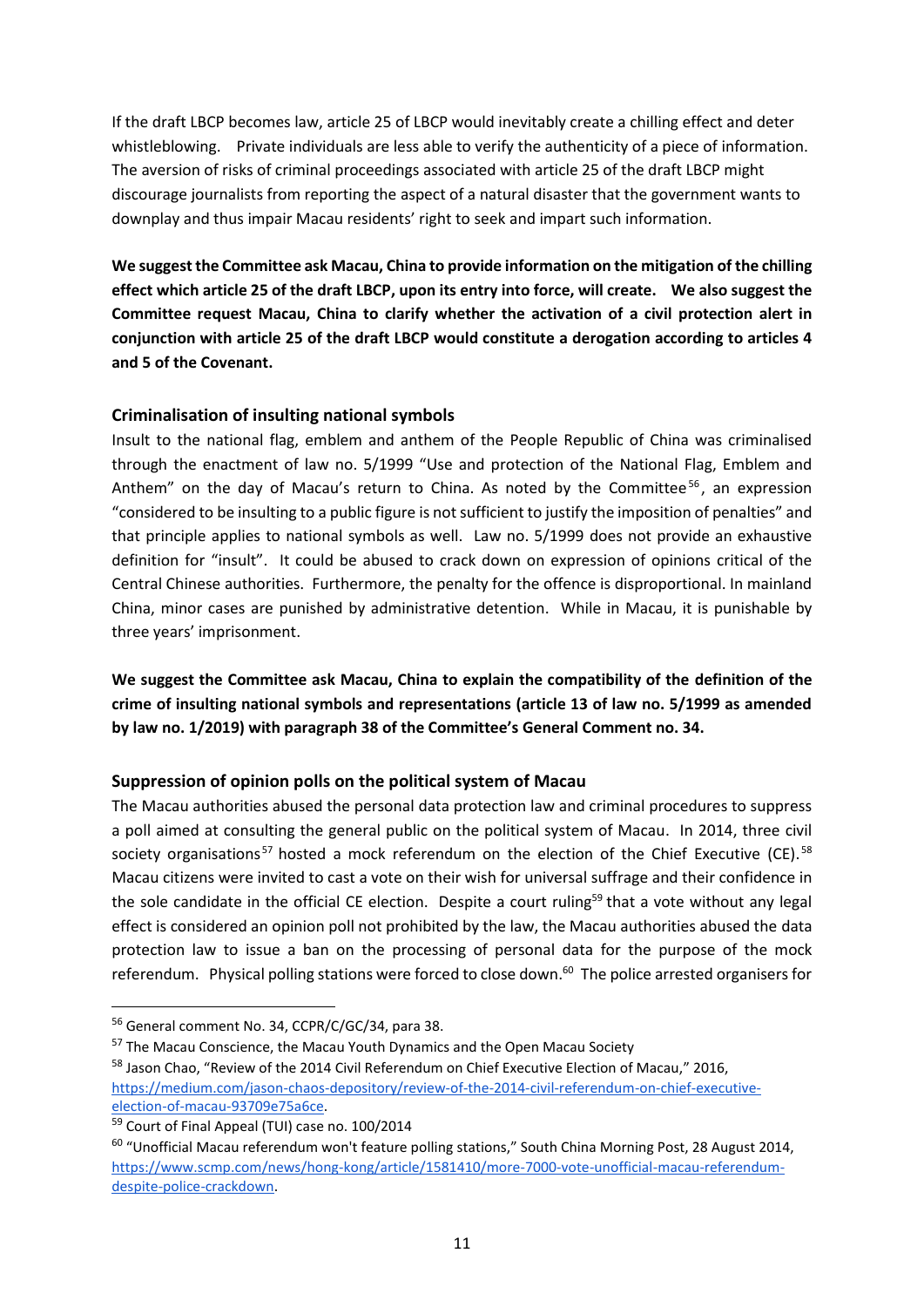defying the ban.<sup>61</sup> Not until more than five years later, were organisers of the mock referendum officially acquitted by the public prosecution. Despite the eventual acquittal, the initiation of the criminal proceedings effectively and irreversibly impeded the Macau citizens' right to express their wish for the materialisation of political rights enshrined in article 25 of the Covenant. Nevertheless, the Chinese authorities took even more coercive measures to suppress a civil society vote on the political system of Macau. In 2019, the New Macau Association was forced to prematurely close a similar vote as its members encountered threats to their personal safety originated in Macau and mainland China. 62

**We suggest that the Committee request Macau, China to clarify whether mock and unofficial referendums - votes without any legal effect - on the political system of Macau are permissible under the law of Macau.**

#### <span id="page-12-0"></span>**Dismissal of academics**

Two outspoken scholars – Prof Bill Chou Kwok-ping at the University of Macau and Prof Éric Sautedé at the University of Saint Joseph – were dismissed by their respective universities in 2014.

In the case of Sautedé, the University of Saint Joseph – a privately owned Catholic university – acknowledged that Sautedé's political commentary was behind the decision of his dismissal. 63 Sautedé is seeking compensation from the university for the breach of the principle of equality<sup>64</sup> under Macau's labour law. Macau courts initially refused to admit his case. In April 2020, the Court of Final Appeal (TUI) reversed the lower court's decision of inadmissibility.<sup>65</sup> At the time of writing, a new trial at the Court of First Instance (TJB) is pending.

In the case of Chou, the University of Macau – a public university – launched disciplinary action against him for the accusation of "imposing his political beliefs on students".<sup>66</sup>

A chilling effect is evident. Macau-based scholars<sup>67</sup> told authors of this submission that the cases of Chou and Sautedé caused them to avoid engaging in political debates or associating with the political opposition.

<sup>&</sup>lt;sup>61</sup> "Macau Referendum Organizers Arrested," Voice of America, 25 August 2014, [https://www.voanews.com/east-asia/macau-referendum-organizers-arrested.](https://www.voanews.com/east-asia/macau-referendum-organizers-arrested)

 $62$  "Macau poll finds support for universal suffrage to elect city's chief executive; vote organisers faced threats and attacks," South China Morning Post, 26 August 2019,

[https://www.scmp.com/news/asia/article/3024425/macau-poll-finds-support-universal-suffrage-elect-citys](https://www.scmp.com/news/asia/article/3024425/macau-poll-finds-support-universal-suffrage-elect-citys-chief-executive)[chief-executive.](https://www.scmp.com/news/asia/article/3024425/macau-poll-finds-support-universal-suffrage-elect-citys-chief-executive)

<sup>63</sup> "Hong Kong, Macau academics seek meeting over firing of Eric Sautede," South China Morning Post, 29 July 2014, [https://www.scmp.com/news/hong-kong/article/1561331/hong-kong-macau-academics-seek-meeting](https://www.scmp.com/news/hong-kong/article/1561331/hong-kong-macau-academics-seek-meeting-over-firing-eric-sautede)[over-firing-eric-sautede.](https://www.scmp.com/news/hong-kong/article/1561331/hong-kong-macau-academics-seek-meeting-over-firing-eric-sautede)

 $64$  "Political belief" is one of the protected characters in the principle of equality, see art. 4 of Law no. 7/2008 "Labour Relations Law".

<sup>65</sup> "TUI manda julgar despedimento de Sautedé da USJ," Radio Macau, 18 April 2020, [https://port.tdm.com.mo/c\\_radio/index.php?ra=nd&id=22177.](https://port.tdm.com.mo/c_radio/index.php?ra=nd&id=22177)

<sup>66</sup> "Macau academic sacked for 'imposing his political beliefs on students'," South China Morning Post, 18 August 2014[, https://www.scmp.com/news/china/article/1575637/macau-activist-bill-chou-lose-academic](https://www.scmp.com/news/china/article/1575637/macau-activist-bill-chou-lose-academic-job-after-suspension)[job-after-suspension.](https://www.scmp.com/news/china/article/1575637/macau-activist-bill-chou-lose-academic-job-after-suspension)

 $67$  Thev cannot be named in this submission because in fear of retaliation they do not wish to be identified.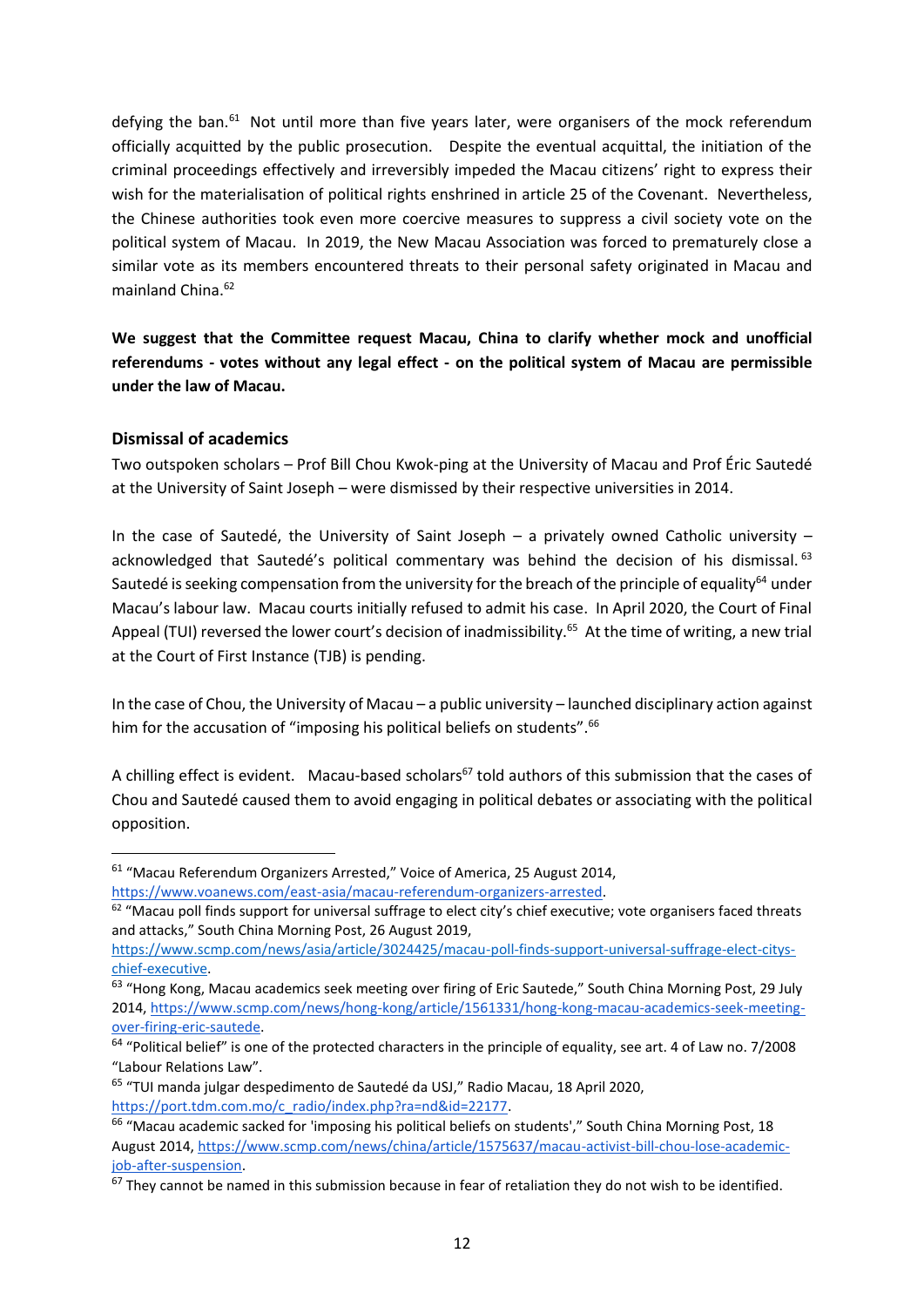**We suggest the Committee ask Macau, China to provide information on the protection of free speech and academic freedom in public and private universities. We also suggest the Committee ask Macau, China to clarify the dismissal of Dr Chou and Dr Sautedé.**

#### <span id="page-13-0"></span>**Suppression of public display of political messages**

A post-it mosaic wall expressing support for the pro-democracy movement in Hong Kong – known as a "Lennon Wall" – was removed by the police in August 2019. Post-it notes with messages showing solidarity with the social movement in Hong Kong were placed on a wall of the Anim'Arte Nam Van space. The police officers held four students for questioning for around one hour<sup>68</sup>.

In October 2019, two residents were arrested by the Police for putting up posters in the city centre against the government's use of facial recognition technology with the public CCTV system<sup>69</sup>. They were fined by the government.

**We suggest the Committee ask Macau, China to explain whether targeting the public display of opposition political messages is a priority for the law enforcement.** 

### <span id="page-13-1"></span>**Article 21 - Freedom of Peaceful Assembly**

### <span id="page-13-2"></span>**Strict control over assemblies and protests**

Conditions for holding assemblies have become more restrictive in recent years. In 2018, the government department that receives notifications about assemblies and demonstrations was changed from the Civic and Municipal Affairs Institute (IACM) to the Public Security Police (CPSP).<sup>70</sup> Also, the responsibility to consider the legality of assemblies and demonstrations and to impose temporal and spatial restrictions was shifted to the police force.

Despite no significant change in other parts of the assembly law, organisers of assemblies and demonstrations observed that the CPSP placed subtle procedural hurdles<sup>71</sup> in the processing of notifications about an intention to host an assembly or a demonstration. The subtle hurdles may be intimidating to first-time organisers. Furthermore, frequent organisers of assemblies have felt that the conditions imposed on assemblies and demonstrations have become increasingly restrictive<sup>72</sup>.

<sup>&</sup>lt;sup>68</sup> "Police remove Lennon Wall installed at Nam Van Lake," Macau Business, 26 August 2019, <https://www.macaubusiness.com/police-remove-lennon-wall-installed-at-nam-van-lake/>

 $69$  "Two youths arrested for putting up posters in support of HK protests and against video surveillance," Macau Business, 3 October 2019[, https://www.macaubusiness.com/two-youths-arrested-for-putting-up](https://www.macaubusiness.com/two-youths-arrested-for-putting-up-posters-in-support-of-hk-protests-and-against-video-surveillance/)[posters-in-support-of-hk-protests-and-against-video-surveillance/](https://www.macaubusiness.com/two-youths-arrested-for-putting-up-posters-in-support-of-hk-protests-and-against-video-surveillance/)

 $^{70}$  Law no. 11/2018 "Amendment to Law no. 2/93/M, of 17 May - Right of Assembly and Demonstration"

 $71$  For example, an organiser who visits the police station to hand in a notification is now required to provide the original identity documents of fellow organisers. In the past, a photocopy of the identity document would suffice. Also, the organisers are asked by the police to provide very detailed personal information and details about the planned assembly or demonstration which are not required by the assembly law.

 $72$  The areas usable by assemblies are shrinking. The police may limit even the size of banners and other protest materials.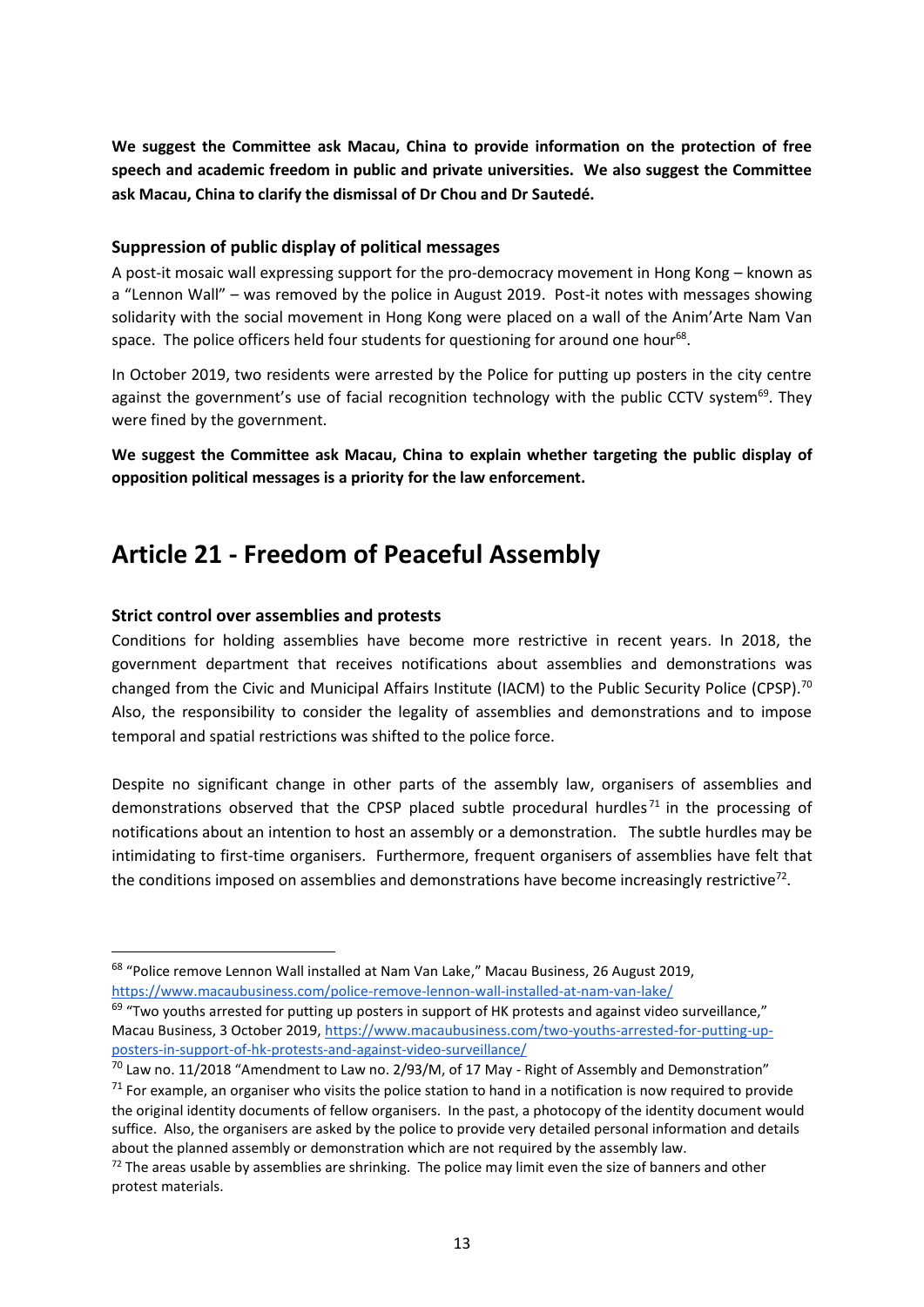Concerning the practice of recording protest participants at close range, the state party's claim that the images "cannot be used to record a person in particular"<sup>73</sup> is highly misleading if not simply a lie. The circumstances suggest otherwise.

Organisers of and participants in assemblies and demonstrations can tell that the police's measures, such as close-range monitoring and the erection of excessive steel fences, serve much more than the needs for simply maintaining the order.

**We suggest the Committee ask Macau, China to explain what concrete measures she has taken to respect the Committee's recommendations<sup>74</sup> on handling assemblies and demonstrations made in the previous concluding observations.**

### <span id="page-14-0"></span>**Abuse of "purposes contrary to the law"**

Political considerations might trump the citizens' right to peaceful assembly and free speech. Article 2 of law no. 2/93/M "Right of Assembly and Demonstration" disallow assemblies "for purposes contrary to the law" (*para fins contrários à lei*). On politically sensitive topics, the phrase "purposes contrary to the law" could be interpreted by the authorities and the court beyond reasonableness.

In September 2019, activists notified the police an intention to organise a rally calling on the police authorities around the world, especially those in Hong Kong, to observe the Convention against Torture.<sup>75</sup> The Macau police issued a ban on the rally for "purposes contrary to the law". In its order banning the assembly, the Macau police considered that the Hong Kong police had not used excessive force in response to protests, "not to mention torture and inhuman treatment".

The organisers appealed the ban to the Court of Final Appeal (TUI).<sup>76</sup> In their submission to the TUI, they reasoned that the prohibition of torture is a peremptory norm (*jus cogens*) under international law. It would be extremely absurd to consider the promotion of a jus cogens "contrary to the law".

The TUI sided with the police and upheld the ban. The TUI considered that allegations concerning the practice of torture by the Hong Kong police were "unfounded". The TUI pointed out that if the rally had been allowed to go ahead, it would have led others to interpret that the Macau police also saw the actions of the Hong Kong police amounting to torture and inhumane treatment. One judge on the bench voted against the judgement and made a dissenting statement $^{77}$ .

<sup>&</sup>lt;sup>73</sup> CCPR/C/CHN-MAC/2, para. 262.

<sup>74</sup> CCPR/C/CHN-MAC/CO/1, para. 16.

<sup>&</sup>lt;sup>75</sup> English translation of the object of the assembly declared by the organisers reads "Calling on the police authorities all over the world, especially those in Hong Kong, strictly abide by the Convention against Torture, and that they do not use forces that constitute 'torture' and 'cruel, inhuman… treatments…' prohibited by article 1 and article 16 of the Convention, against peaceful demonstrators and individuals deprived of liberty." The original version of the object in Chinese reads "促請各地 (尤其香港)警察機關嚴格守《禁止酷刑公約》, 不向和平示威者及被剝奪自由之人實施足以構成《公約》第一條所禁止之「酷刑」及第十六條所禁止之「殘忍、不 人道...待遇」之武力".

<sup>&</sup>lt;sup>76</sup> Court of Final Appeal (TUI) case no. 94/2019.

 $77$  Justice Viriato Manuel Pinheiro de Lima, in dissent, wrote that "[e]ven if it is understood that the purpose of the demonstration would be to criticize the recent actions of the Hong Kong police authorities, it seems to me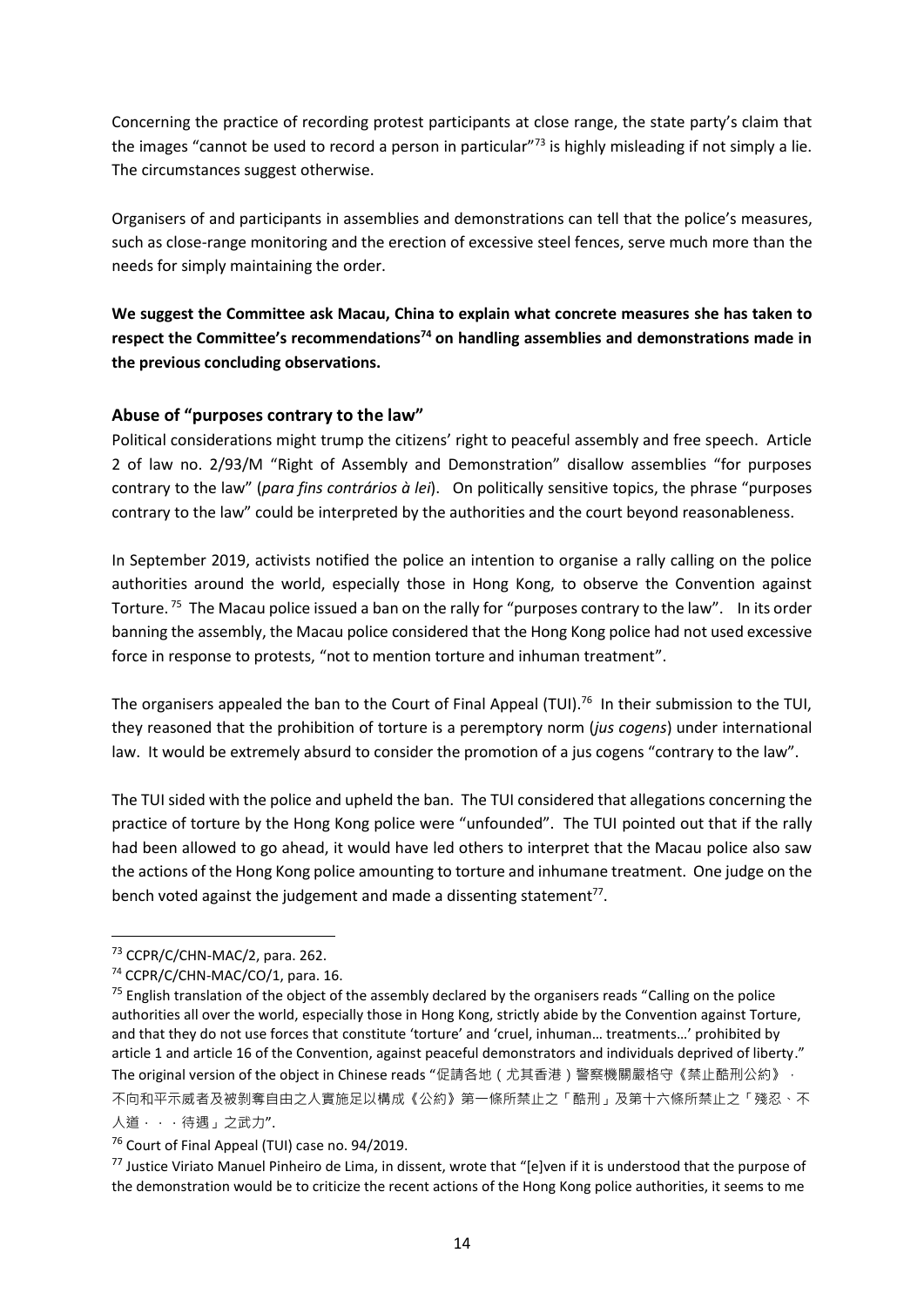In light of the TUI ruling, activists are concerned that the Macau police are now backed by the court to arbitrarily interpret "purposes contrary to the law" to ban any assembly which the Macau authorities deem politically intolerable.

**We suggest the Committee ask Macau, China to clarify why organising an assembly in Macau for the purposes of promoting the international prohibition of torture - a** *jus cogens* **- and criticising the alleged police brutality in Hong Kong could be considered "contrary to the law".**

### <span id="page-15-0"></span>**Low tolerance for peaceful protests**

The police show low tolerance for peaceful assemblies. Exercise of restraint is not the norm. Nearly all peaceful assemblies and demonstrations without prior notification to the police were dispersed.

Contrary to the state party's claim<sup>78</sup> that arrests were made with strong connections to disrupting public order, signs of "arbitrary arrest" were observed. On 19 August 2019, the police took aggressive measures in Senado Square to turn away the people who appear to turn up for a banned assembly supporting the pro-democracy movement in Hong Kong.<sup>79</sup> The police took passers-by who were in black shirts<sup>80</sup>, a symbol for the social movement in Hong Kong, into custody in the name of "identity verification" <sup>81</sup>. The "arbitrary arrest" was widely seen as an attempt to suppress any sign pertaining to the banned rally. The detention of passers-by with little justification terrified the community of dissidents.

In conjunction with the penalty for failing to notify the police of an assembly in advance  $82$ , the broad definition of "assembly" adopted by the police could become a tool for oppression. The police considered the mere display of placards in public places as "an assembly". In September 2019, two students held placards in the vicinity of their school to show support for the pro-democracy movement in Hong Kong.<sup>83</sup> The police openly warned the students and the public of the legal consequences of having an illegal assembly, despite no plan to prosecute students.<sup>84</sup>

Nevertheless, in recent years, the authorities are more likely to press charges on peaceful protesters whose actions had caused no disruptions to the road traffic.<sup>85</sup>

that it does not constitute such an object contrary to the law, for the purposes of the provision of article 2 of Law no. 2/93/M […]".

<sup>78</sup> CCPR/C/CHN-MAC/2, para. 261.

<sup>&</sup>lt;sup>79</sup> "Hongkonger among seven detained in Macau over rally in support of anti-government protests," South China Morning Post, 20 August 2019[, https://www.scmp.com/news/hong-](https://www.scmp.com/news/hong-kong/politics/article/3023509/hongkonger-among-seven-detained-macau-over-rally-support)

[kong/politics/article/3023509/hongkonger-among-seven-detained-macau-over-rally-support](https://www.scmp.com/news/hong-kong/politics/article/3023509/hongkonger-among-seven-detained-macau-over-rally-support)  $80$  Ibid.

<sup>&</sup>lt;sup>81</sup> "Police confirm 7 questioned over banned assembly, 'but no arrests'," Macau News, 21 August 2019, [https://macaunews.mo/police-confirm-7-questioned-over-banned-assembly-but-no-arrests/.](https://macaunews.mo/police-confirm-7-questioned-over-banned-assembly-but-no-arrests/)

<sup>&</sup>lt;sup>82</sup> Holding a peaceful protest without prior notification to the police is punishable by 2 years' imprisonment, according to articles 5 and 14 of law no. 2/93/M.

<sup>83 &</sup>quot;Local student protest at IFT is an illegal gathering - Secretary for Security," Macau Business, 3 September 2019, [https://www.macaubusiness.com/local-student-protest-at-ift-is-an-illegal-gathering-secretary-for](https://www.macaubusiness.com/local-student-protest-at-ift-is-an-illegal-gathering-secretary-for-security/)[security/](https://www.macaubusiness.com/local-student-protest-at-ift-is-an-illegal-gathering-secretary-for-security/)

<sup>84</sup> "黃司:防非法集會維護社會安寧," Jornal do Cidadão, 4 September 2019,

[http://www.shimindaily.net/v1/news/macau/](http://www.shimindaily.net/v1/news/macau/黃司%EF%BC%9A防非法集會維護社會安寧/)黃司%EF%BC%9A 防非法集會維護社會安寧/.

<sup>85</sup> In May 2018, member of Legislative Assembly Sou Ka Hou and Scott Chiang were convicted for gathering on the sidewalk near the Chief Executive's residence ("Court fines Sou 40,800 patacas for illegal assembly," Macau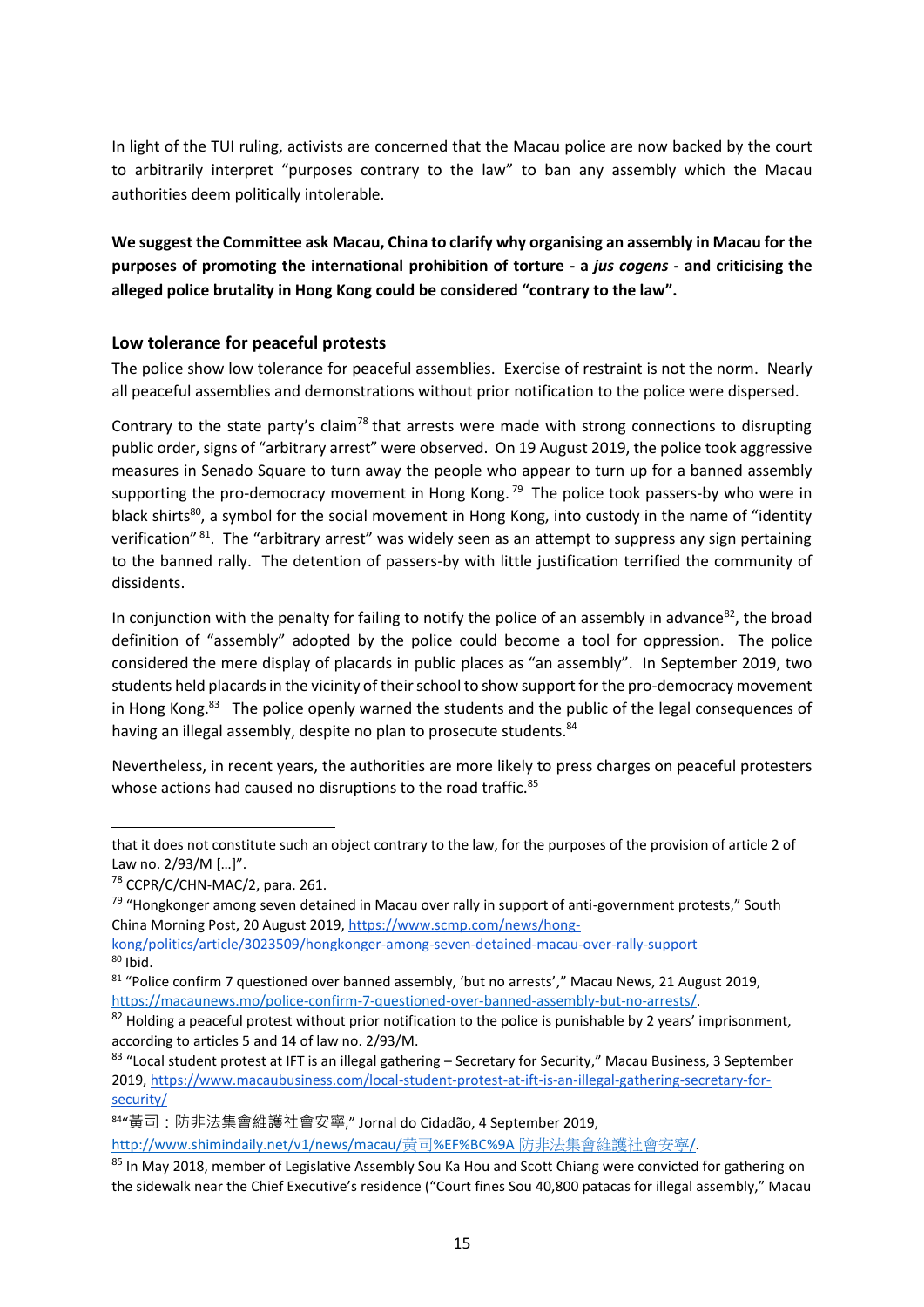**We suggest the Committee ask Macau, China to provide information on the law enforcement's definition of "assembly" and the policy for handling peaceful assemblies with and without prior notification to the police. We also suggest the Committee ask Macau, China to provide the data on the number of ongoing investigations and criminal cases in connection to unlawful assemblies.** 

### <span id="page-16-0"></span>**Article 22 - Freedom of Association**

### <span id="page-16-1"></span>**No local law protecting the right to join a trade union and to strike**

Despite stipulation in article 27 of the Basic Law of Macau that Macau residents enjoy "the right and freedom to form and join trade unions, and to strike", there is no local legislation ensuring workers' enjoyment of these rights free from retaliation.

Private bills presented by members of the Legislative Assembly to enact a trade union law which sought to establish collective bargaining rights and protection from retaliation have been voted down for 11 times. In March 2020, Secretary for Economy and Finance affirmed that the Macau government has no plan to introduce a trade union law to protect these rights.<sup>86</sup>

Leaders of trade unions said colleagues had been sacked for involvement in a trade union.<sup>87</sup> Workers taking part in rallies prefer putting on facemasks to avoid being identified by their employers.<sup>88</sup> Union leaders acknowledge that they face reduced or no chance of promotion once they get involved in the work of a trade union. 89

**We suggest the Committee ask Macau, China to clarify the legal measures protecting workers for the enjoyment of the right to strike and to join trade unions. We also suggest the Committee ask Macau, China to clarify whether or not it plans to enact a law which will materialise the right to strike and accord protection to workers taking industrial actions from retaliation.** 

Post Daily, 30 May 2018[, https://www.macaupostdaily.com/article4639.html\)](https://www.macaupostdaily.com/article4639.html). In July 2016, activist Lei Iok Lan was convicted for gathering on the sidewalk outside the Legislative Assembly building after being refused entry to the building to attend a Q&A session. ("MFFR LEADER SENTENCED TO THREE MONTHS," Macau Daily Times, 26 July 2016, [https://macaudailytimes.com.mo/mffr-leader-sentenced-three-months.html\)](https://macaudailytimes.com.mo/mffr-leader-sentenced-three-months.html)

<sup>86 &</sup>quot;It should be the Gov't to introduce a trade union law – Secretary for Economy," Macau Business, 13 March 2020, [https://www.macaubusiness.com/it-should-be-the-govt-to-introduce-a-trade-union-law-secretary-for](https://www.macaubusiness.com/it-should-be-the-govt-to-introduce-a-trade-union-law-secretary-for-economy/)[economy/.](https://www.macaubusiness.com/it-should-be-the-govt-to-introduce-a-trade-union-law-secretary-for-economy/)

<sup>87</sup> "疫下員工維權雪上加霜 冇工會法更憂秋後算帳 博彩工會:公司政府雙重夾擊好大壓力," Macau Concealers, 18 April 2020, [https://www.facebook.com/153478958054547/posts/2844844045584678/.](https://www.facebook.com/153478958054547/posts/2844844045584678/)  $88$  Ibid.

<sup>89</sup> Ibid.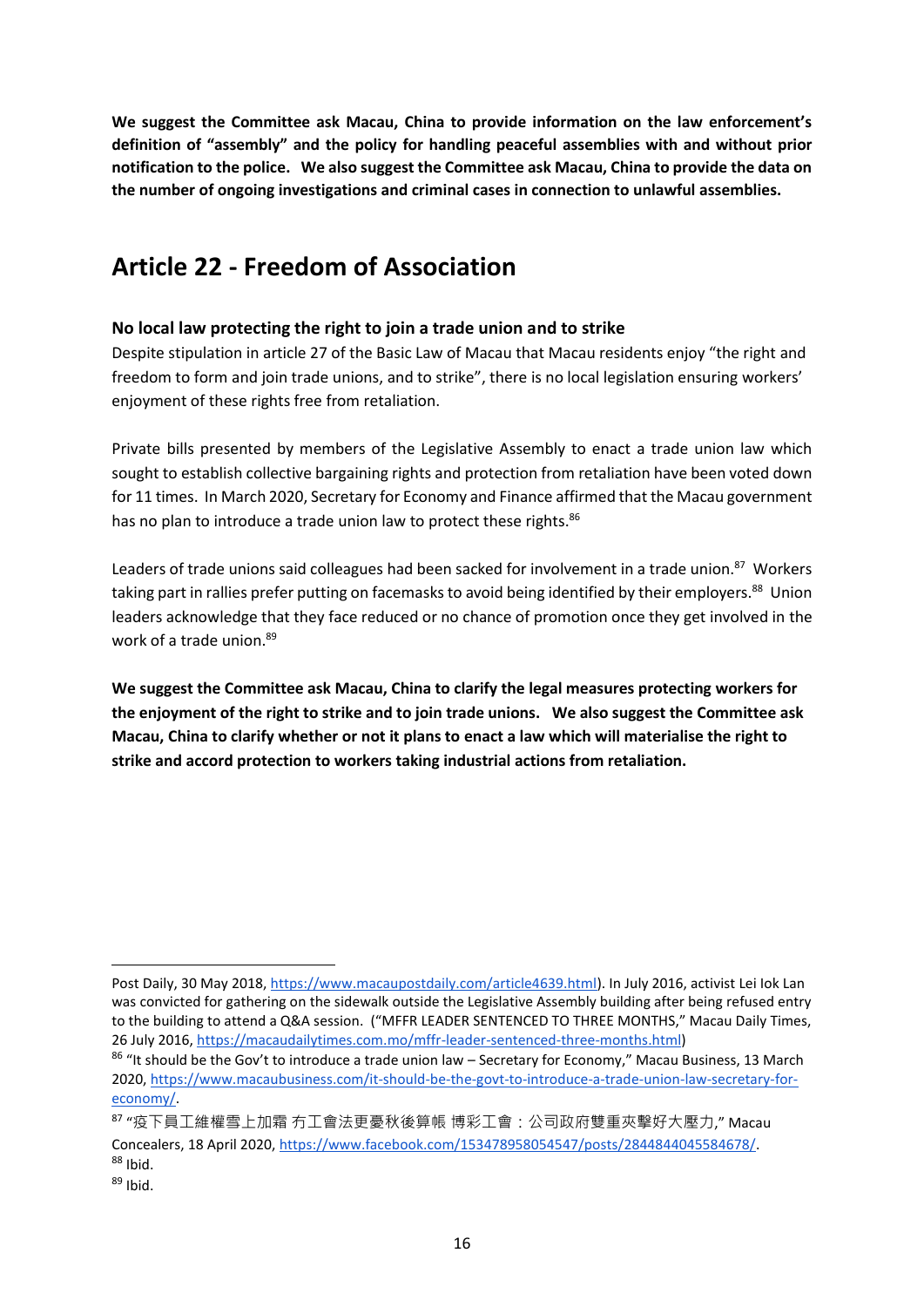### <span id="page-17-0"></span>**Article 23 - Protection of Family**

### <span id="page-17-1"></span>**Domestic violence – problem 1: case reclassification**

In practice, the implementation of the domestic violence law<sup>90</sup> enacted in 2016 might not be as effective as expected by the community. Within the meaning of the domestic violence law, the crime of domestic violence is defined<sup>91</sup> as "any physical, psychological or sexual abuse that is committed in the context of a family or similar relationship"<sup>92</sup>. The expression "physical, psychological or sexual abuse" is vague and very often leads judicial officers to interpret that the requirement of gravity of bodily harm of the crime of domestic violence must be higher than that of simple assault<sup>93</sup>.

At every stage of the proceedings, a domestic violence case may be reclassified as simple assault. The possibility of reclassification as simple assault deviates from the object of the domestic violence law. The continuation of the prosecution for the crime of simple assault is dependent on the victims' complaint.<sup>94</sup> In cases which the crime of domestic violence is reclassified as simple assault, victims are informed of the option to discontinue the proceedings. Such reclassifications effectively leave them to the time before the enactment of the domestic violence law. Reclassification is only desirable when a more serious offence<sup>95</sup> applies. The issue of a difference between the definitions of simple assault and the crime of domestic violence should be addressed.

**We suggest the Committee ask Macau, China the provide the numbers of cases in which the classification is changed from the crime of domestic violence to another crime at all stages of domestic violence cases (from the social workers to police to the public prosecutor to the court).** 

### <span id="page-17-2"></span>**Domestic violence – problem 2: discrimination against same-sex intimate partners**

The Macau government initially proposed the inclusion of "same-sex co-habitants" in the scope of the domestic violence law in 2011. However, the Macau government decided to drop the reference to same-sex partners in 2012. In defiance of the recommendation<sup>96</sup> made by the Committee against Torture (CAT), the Macau government insisted on the exclusion in 2016. For same-sex partners, the heterosexual counterparts enjoy protection under the domestic violence law as legal recognition of a union or marriage is not a prerequisite<sup>97</sup> for eligibility for protection. Therefore, there is a strong reason to accord the same level of protection to same-sex couples, notwithstanding the lack of legal recognition of same-sex marriage. To this date, the Macau government still declines to rectify the exclusion of same-sex partners.

 $90$  Law no. 2/2016 "Law to prevent and combat domestic violence"

 $91$  Ibid, art. 4.

<sup>92</sup> In Portuguese, it reads "*maus tratos físicos, psíquicos ou sexuais que sejam cometidos no âmbito de uma relação familiar ou equiparada*".

<sup>93</sup> Article 137 of CCM defines simple assault as "offend[ing] another person's body or health".

<sup>&</sup>lt;sup>94</sup> CCM, art. 137(2).

 $95$  Such as, homicide (art. 128 of CCM) and aggravated homicide (art. 129 of CCM).

<sup>96</sup> CAT/C/CHN-MAC/CO/5, para. 25(a).

 $97$  Law no. 2/2016, art. 4(2)(3).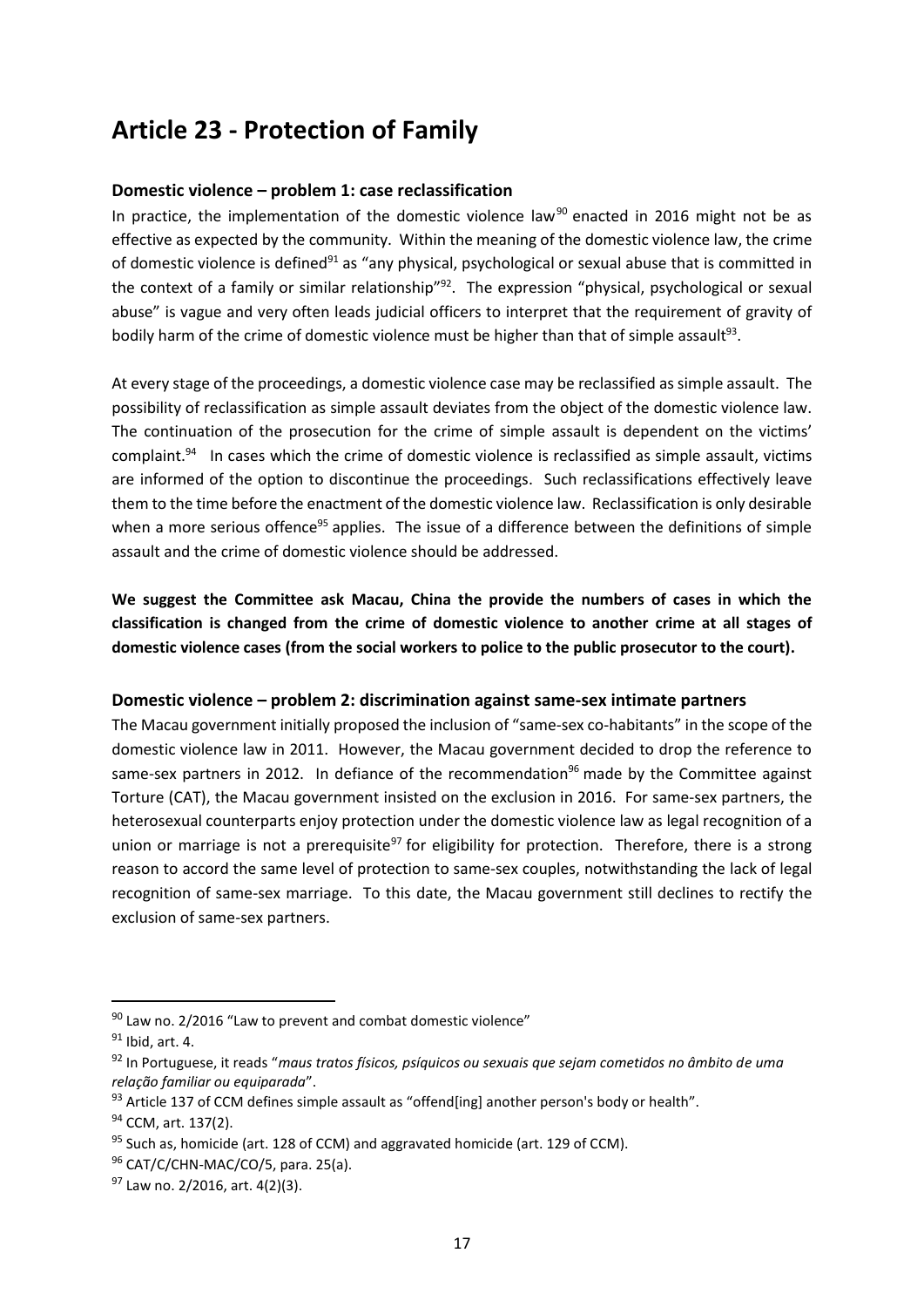The Social Welfare Bureau (IAS) claimed that assistance would be provided to all victims of domestic violence without discrimination, notwithstanding the legal definition of domestic violence. However, the information provided to authors of this submission suggests that frontline social workers and police officers are not trained to recognise intimate violence peculiar to same-sex partners.

**We suggest the Committee ask Macau, China to explain its refusal to comply with the Committee against Torture's recommendation that the domestic violence law should be enacted without discrimination. We also suggest the Committee ask Macau, China to provide information on training provided to frontline social workers and police officers concerning the detection of intimate violence between same-sex partners.** 

### <span id="page-18-0"></span>**Article 24 - Non-Discrimination**

### <span id="page-18-1"></span>**Gender mark change for transgender people**

In 2015, the Macau government announced that the Legal Reform Consultation Committee was to commence a study about allowing transgender persons to change the gender marker on their birth records and identity documents.<sup>98</sup> However, no more updates followed since then.

**We suggest the Committee ask Macau, China to provide an update on the progress of revising the law to allow for changing gender markers for transgender persons.** 

### <span id="page-18-2"></span>**Discrimination on the grounds of sexual orientation and gender identity**

The Macau government's official position on non-discrimination on the basis of sexual orientation and gender identity is unclear. In 2018, in a press interview, deputy director of Education and Youth Affairs Bureau (DSEJ) said that students who show "indications of homosexuality" would be referred to psychiatrists for clinical examination.<sup>99</sup> During the same interview, the deputy director also promoted abstinence  $100$ . After a public outcry, the education bureau issued a statement promising "the promotion of respect for diversity".<sup>101</sup>

In Macau, except in the area of employment<sup>102</sup>, there are virtually no other legal protections from discrimination on the ground of sexual orientation.

### **We suggest the Committee ask Macau, China to clarify its position on non-discrimination on the grounds of sex, sexual orientation and gender identity across all government departments.**

<sup>&</sup>lt;sup>98</sup> "法律改革諮詢委員會第十八次全體會議", DSRJDI, 1 July 2015, <u>https://www.gov.mo/zh</u>[hant/news/153237/.](https://www.gov.mo/zh-hant/news/153237/)

<sup>&</sup>lt;sup>99</sup> "Clinical exams for homosexual students," Macau Closer (August 2018), [https://macaucloser.com/en/magazine/clinical-exams-homosexual-students.](https://macaucloser.com/en/magazine/clinical-exams-homosexual-students)

<sup>&</sup>lt;sup>100</sup> Verbatim "Men do not like their future wives to have had sexual relations before marriage".

<sup>&</sup>lt;sup>101</sup> "教青局尊重多元價值 協助學生健康成長," DSEJ, 19 August 2018, <u>https://www.gov.mo/zh-</u> [hant/news/251738/.](https://www.gov.mo/zh-hant/news/251738/)

<sup>102</sup> Law no. 7/2008 "Labour Relations Law," art. 4.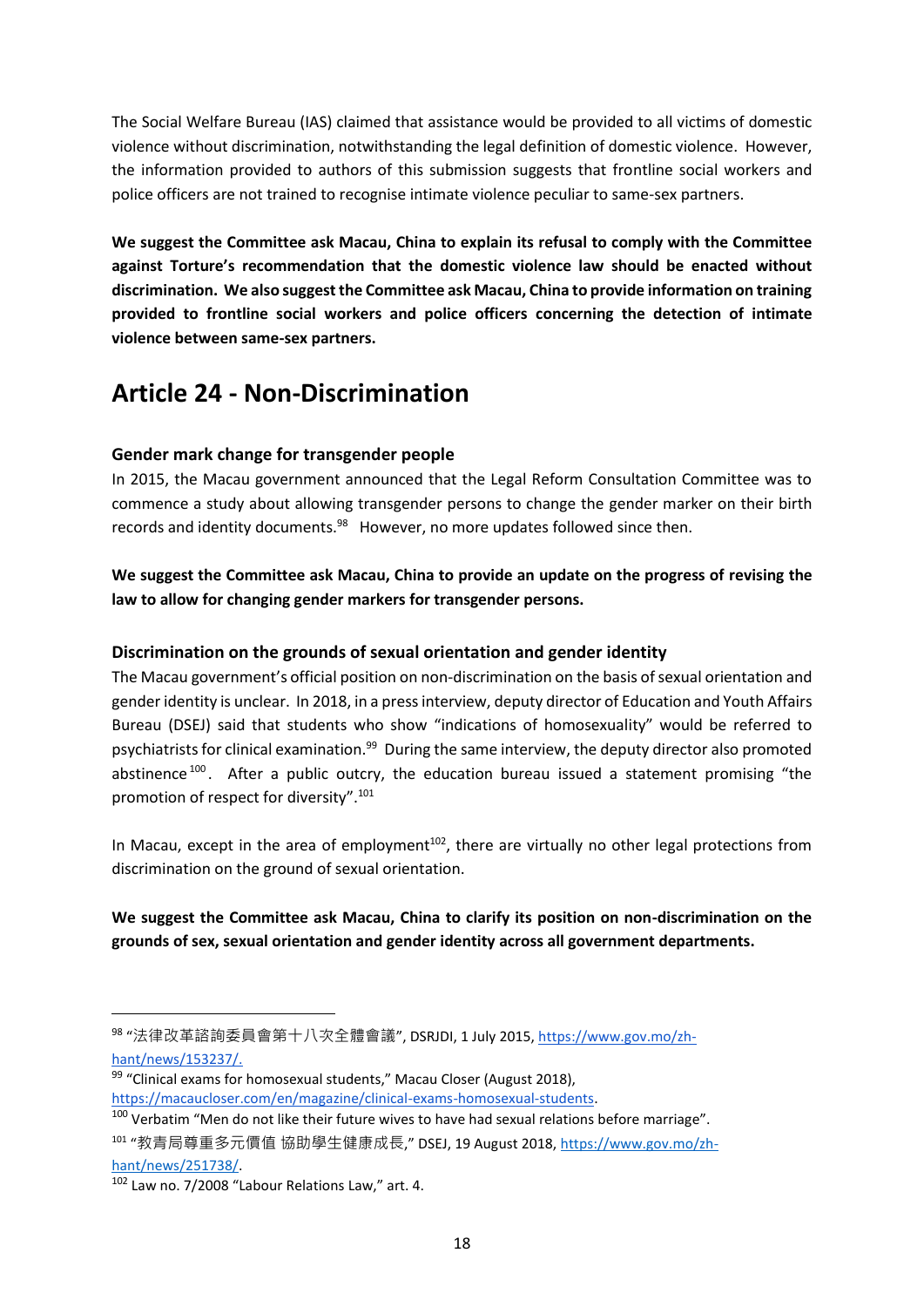#### <span id="page-19-0"></span>**Migrant workers' vulnerability to exploitation**

Despite the legal prohibition of recruitment agencies taking a share of the salaries of migrant workers for commission fees, in reality, wages of domestic workers, who are predominantly migrant workers, are deducted by the employers to pay the recruitment agencies to cover the commission fees. Migrant workers told authors of this submission that the recruitment agencies would charge two times their monthly salary. Very often domestic workers are paid only a few hundred Macau Patatas (less than one hundred CHF) in the first two months.

Household employers are also urging the Macau government to revise the law to require all domestic workers to live with them.<sup>103</sup> Such requirement, if imposed, would be detrimental to the health and well-being of domestic workers.

Furthermore, the Macau government expressly excluded domestic workers from the statutory minimum wage<sup>104</sup>.

**We suggest the Committee ask Macau, China whether it has proactively reached out to the community of migrant workers to receive complaints against unlawful employment/recruitment practices. We suggest the Committee ask Macau, China to clarify whether or not it plans to require domestic workers to live with the household employers.** 

### <span id="page-19-1"></span>**Article 25 - Democracy**

### <span id="page-19-2"></span>**Chief Executive not elected by universal and equal election**

The Chief Executive remains undemocratically selected. The incumbent Chief Executive did not reject the possibility of implementing "universal suffrage" but declined to take the initiative.<sup>105</sup> There was only one candidate qualified to run for Chief Executive in 2019. There has been no meaningful competition. As noted in the Committee's previous concluding observations, Macau, China should outline a clear and comprehensive plan of action and set timelines for the transition to an electoral system based on universal and equal suffrage that will ensure enjoyment by all its citizens of the right to vote and to stand for election, in compliance with article 25 of the Covenant. 106

The power to approve and implement universal suffrage is vested in the National People's Congress Standing Committee (NPCSC) of China<sup>107</sup>. Even if there were a plan to introduce "universal suffrage" to Macau, very likely, the NPCSC would impose terms no less restrictive than those already announced for Hong Kong in 2014. Those terms would effectively bar opposition candidates from standing in Chief Executive elections.

<sup>103</sup> "意見盼修法加強監管," Exmoo, 20 June 2019, https://www.exmoo.com/article/111955.html.

 $104$  Law no. 5/2020 "Minimum wage for workers," art. 2.

<sup>105</sup> "獲任命澳門特首感壓力 賀一誠承諾落實競選政綱," on.cc, 12 September 2019,

https://hk.on.cc/hk/bkn/cnt/news/20190912/bkn-20190912093855216-0912\_00822\_001.html.

<sup>106</sup> CCPR/C/CHN-MAC/CO/1, para. 7.

<sup>107</sup> Basic Law, Annex I, art. 7.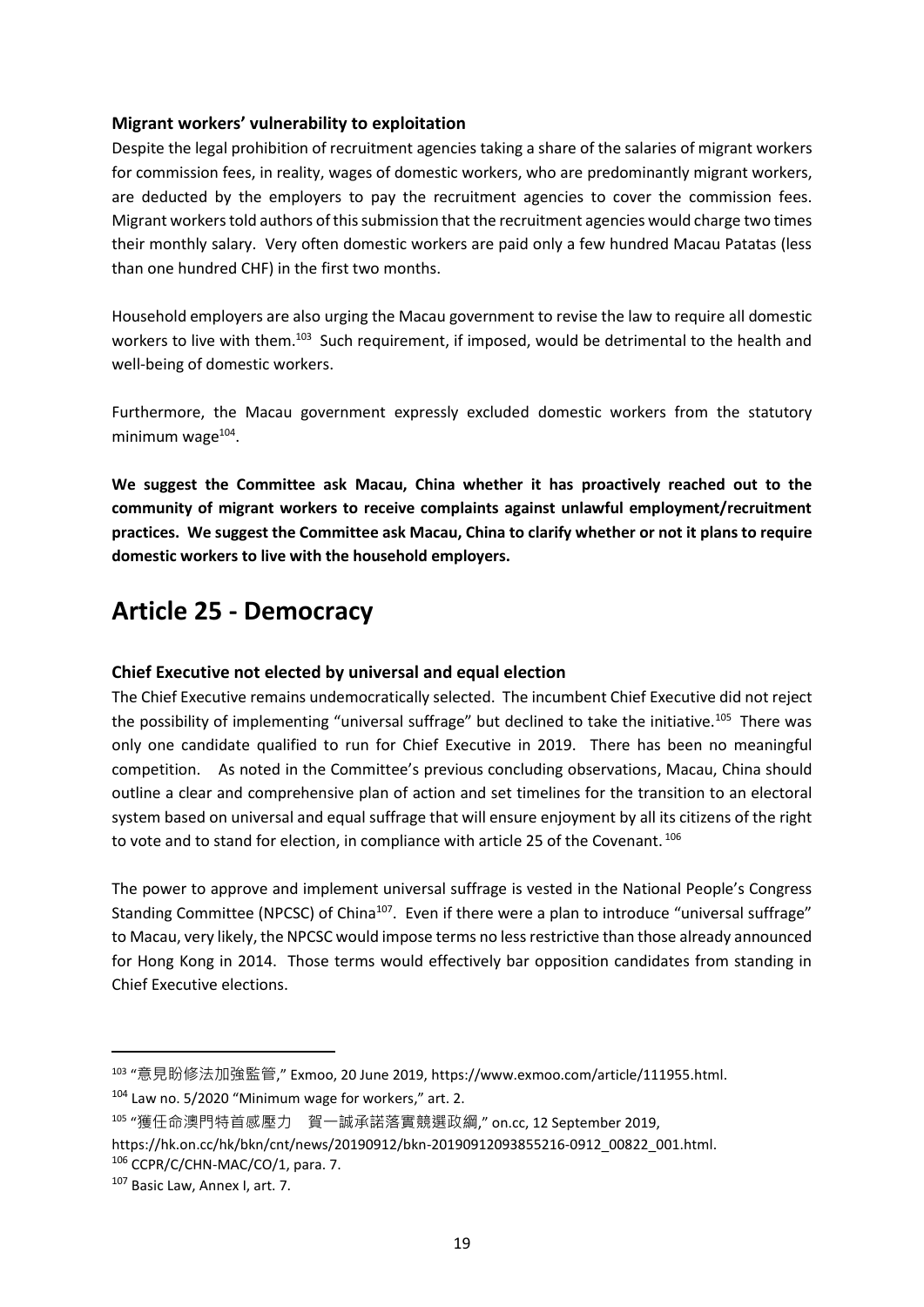**We suggest the Committee follow up on the same issue by asking Macau, China provide an update on the plan of transition to an electoral system based on universal and equal suffrage. We also suggest the Committee ask Macau, China to provide a timeline on the withdrawal of the reservation to article 25(b) of the Covenant.**

#### <span id="page-20-0"></span>**More than half of members of the Legislative Assembly not directly elected**

The general public can only vote in a fashion enshrined in 25(b) of the Covenant for less than half of the seats of the Legislative Assembly. The Legislative Assembly consists of 14 directly elected seats, 12 indirectly elected seats and seven appointed seats<sup>108</sup>. The indirectly elected seats are elected by a small number of voters in different "sectors"<sup>109</sup>, in which most candidates have run unopposed. Getting qualified to vote or standing in indirect elections for the Legislative Assembly depends on the endorsement of clusters of black-boxed associations. For the vast majority of Macau residents outside the circle of political elites, becoming a voter<sup>110</sup> and standing in the election<sup>111</sup> are beyond their reach.

### **We suggest the Committee ask Macau, China to provide an update on a plan to introduce more directly elected seats to ensure the right to take part in public affairs through freely chosen representatives.**

### <span id="page-20-1"></span>**Political screening in Legislative Assembly elections**

In late  $2016^{112}$ , the Macau government introduced an amendment to the Legislative Assembly Electoral Law<sup>113</sup> which authorised the Electoral Affairs Commission (CAEAL) to disqualify candidates who do not "uphold the Basic Law and swear allegiance to the Macau Special Administrative Region<sup>114</sup>." In other words, the Macau government wrote into Macau's election law the very same mechanism used by the Hong Kong government to screen out the candidates who hold political opinions<sup>115</sup> denounced by the Chinese authorities. Although no candidate was disqualified in the 2017 Legislative Election, there was a complaint to the CAEAL against one candidate<sup>116</sup>.

 $110$  Requirements for associations and bodies to register as legal person voters: 1) Registered with the Identification Services Bureau; 2) Have been recognised (by the Chief Executive) as belonging to the sectors for at least 4 years; and 3) Have acquired legal personality for at least 7 years.

see Law no. 12/2000 "Law of Electoral Registration," art. 26.

<sup>108</sup> Basic Law, art. 68 and Annex II.

<sup>109</sup> Law no. 3/2001 "Electoral Law for the Legislative Assembly of the Macau Special Administrative Region," as amended by Laws no. 11/2008, no. 12/2012 and no. 9/2016, art. 22.

<sup>&</sup>lt;sup>111</sup> Candidates in indirect election must be nominated by 20% of voters within an electoral sector, see Law no. 3/2001, art. 43.

<sup>&</sup>lt;sup>112</sup> At a time not soon after first two members of Hong Kong Legislative Council involved in an oath-taking controversy were disqualified from office

<sup>113</sup> Law no. 9/2016 "Amendment to Law no. 3/2001"

<sup>114</sup> Law no. 3/2001, art. 6, 30, 33, 47-A.

 $115$  e.g. Support for independence or self-determination of the region, or constitutional ideas incompatible with the "One Country Two Systems" principle

<sup>116</sup> "收到 1 宗投訴參選人不效忠澳門特區 選管會:不能單靠某些人言論或資訊就斷定事實", Macau Concealers, 14 September 2017, [https://mcnews.cc/p/17842.](https://mcnews.cc/p/17842)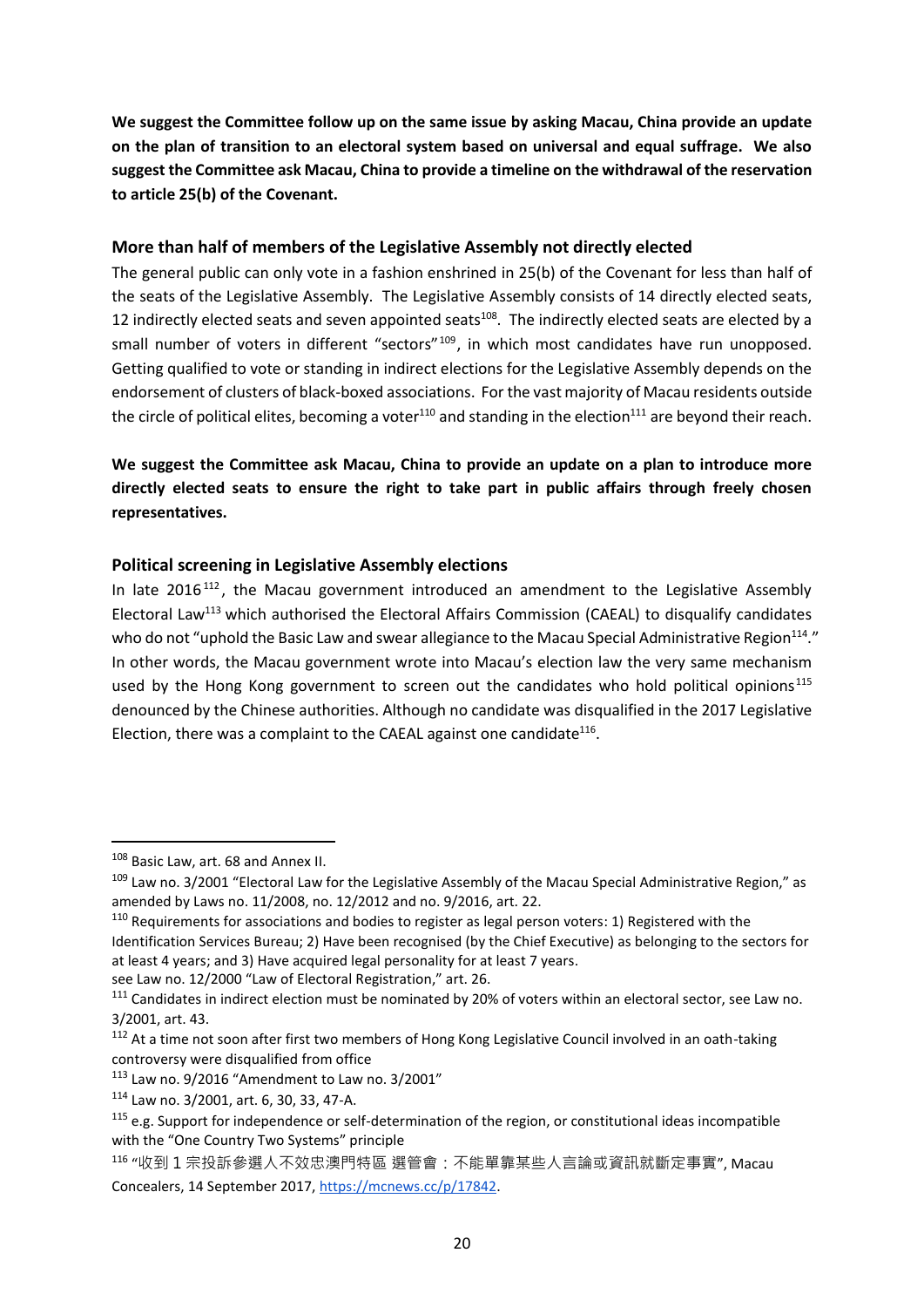**We suggest the Committee ask Macau, China to clarify, in precise terms, the objective criteria used in the determination of the ineligibility of a candidate on the basis of article 6(8) of law no. 3/2011 as amended by law no. 9/2016.** 

### <span id="page-21-0"></span>**Municipal council members not selected by direct election**

In 2018, in the re-establishment of a municipal organ, the Macau government refused to reinstate direct elections. Article 95 of Basic Law of Macau provides for the creation of a municipal organ "without political power". Before the handover to China, Macau had two municipal councils<sup>117</sup> with directly elected members. The two municipal councils functioned as local governments and provided a limited window for democratic participation. However, they were abolished in 2001<sup>118</sup>.

The Basic Laws of both Hong Kong<sup>119</sup> and Macau have a provision about the "no political power" nature of municipal organisations. The district councils in Hong Kong serve consultative purposes and are directly elected.

Despite public support, the Macau government refused to make the seats on the Consultative Council of the Municipal Affairs Bureau (IAM) - the new municipal organ – open for direct election. The Macau government is totally aware of the constitutionality of the consultative district councils in Hong Kong.<sup>120</sup> It discussed in a broad sense that introduction of direct elections to the IAM, as an entity that provides services, would be incompatible with the "without political power" requirement imposed by the Basic Law.<sup>121</sup> However, it declined to elaborate on the (un)constitutionality of direct elections of the Consultative Council of IAM.

Now, members on the Administrative Council and the Consultative Council of the IAM <sup>122</sup> are appointed by the Chief Executive. The new municipal organ leaves completely no room for democratic participation.

**We suggest the Committee ask Macau, China to clarify why the introduction of direct election to the IAM's Consultative Council, which has no powers to make any decision, would constitute a contravention of the Basic Law of Macau.**

### <span id="page-21-1"></span>**Suspension of Legislative Assembly member's mandate and power**

In 2017, directly elected member of Legislative Assembly (AL) and opposition politician Sou Ka Hou faced a criminal charge for taking part in an unlawful assembly. Articles 15 of Statute of Deputies to the Legislative Assembly provides for the possibility of suspending the mandate of an AL member who faces criminal charges. According to article 27 of the Statute, a vote of the AL plenary could determine

<sup>117</sup> Law no. 24/88/M "Legal Regime for Municipalities", art 1 and 15.

<sup>118</sup> Law no. 17/2001 "Creation of the Civic and Municipal Affairs Bureau," art. 2.

<sup>119</sup> Article 97 of Basic Law of Hong Kong provides for establishment of "district organizations which are not organs of political power"

<sup>&</sup>lt;sup>120</sup> "Creation of the Municipal Body without Political Power Final Consultation Report," 14, [https://www.gov.mo/pt/wp-content/uploads/sites/3/2017/10/Relat%C3%B3rio-Final-de-Consulta-sobre-a-](https://www.gov.mo/pt/wp-content/uploads/sites/3/2017/10/Relat%C3%B3rio-Final-de-Consulta-sobre-a-Cria%C3%A7%C3%A3o-do-%C3%B3rg%C3%A3o-municipal_20180302.pdf)[Cria%C3%A7%C3%A3o-do-%C3%B3rg%C3%A3o-municipal\\_20180302.pdf](https://www.gov.mo/pt/wp-content/uploads/sites/3/2017/10/Relat%C3%B3rio-Final-de-Consulta-sobre-a-Cria%C3%A7%C3%A3o-do-%C3%B3rg%C3%A3o-municipal_20180302.pdf)  $121$  Ibid, 15.

<sup>122</sup> Law no. 9/2018 "Creation of the Institute for Municipal Affairs," art. 9, 10, 14 and 15.